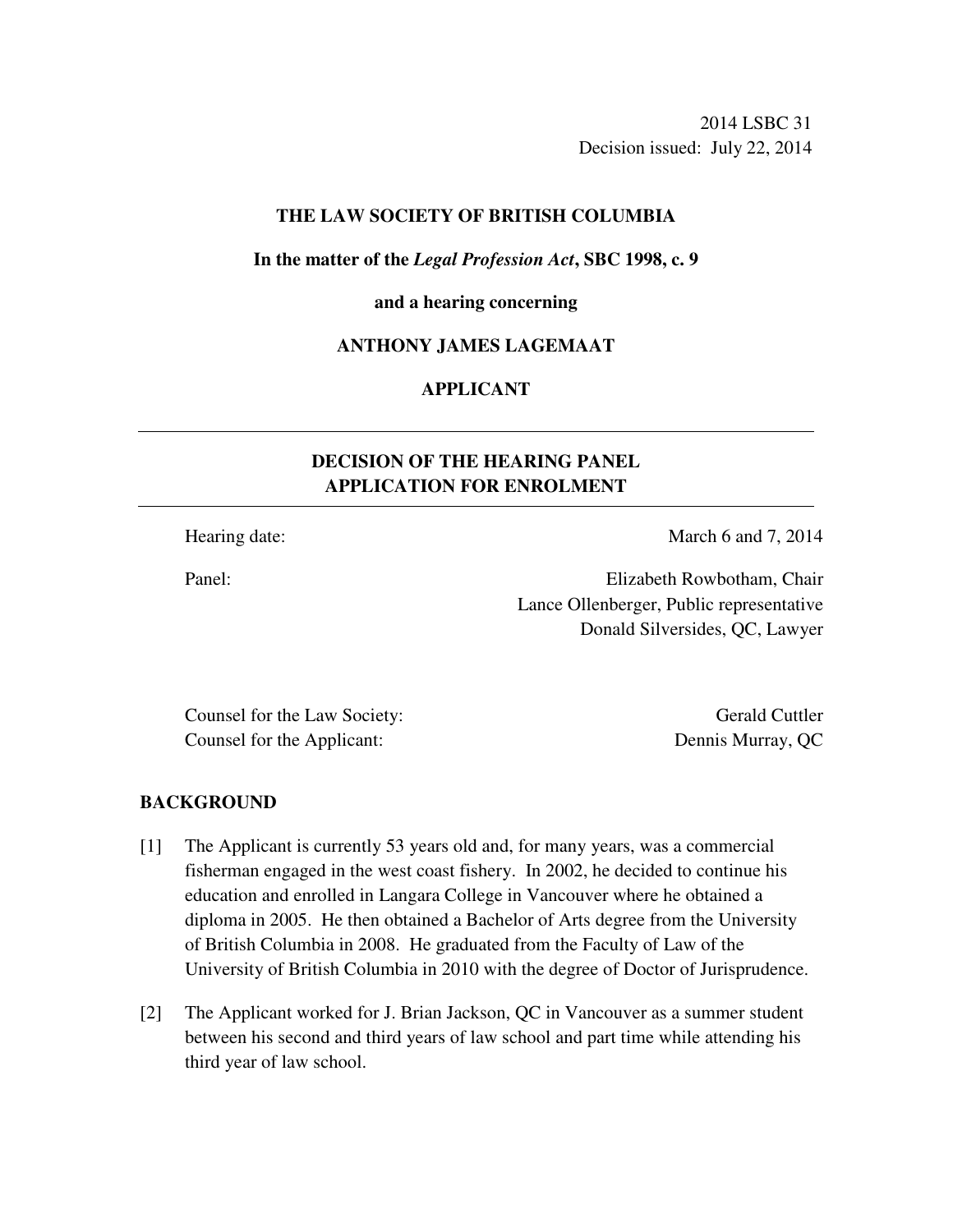- [3] On March 5, 2009, the Applicant applied to the Law Society to be enrolled for temporary articles with Mr. Brian Jackson. A hearing was ordered and held on March 15 and 16, 2010 and April 14, 2010 (the "2010 Hearing"). On October 7, 2010, the 2010 hearing panel found that the Applicant had not satisfied the panel that he was of good character and repute and fit to become a barrister and a solicitor of the Supreme Court and rejected his application for temporary articles.
- [4] In March, 2010, the Applicant became employed on a full-time basis by Mr. Jackson to conduct legal research and provide opinions on matters of criminal law for Mr. Jackson and other lawyers in his office and was still employed in that capacity at the time of this hearing.
- [5] On January 23, 2013, the Applicant applied to the Law Society to be enrolled as an articled student with Mr. Jackson as his principal. On September 26, 2013, the Credentials Committee ordered that a hearing be held with respect to this application, and this Panel was constituted to conduct that hearing.

# **RELEVANT LEGISLATION AND RULES**

- [6] The criteria for reinstatement and how the Benchers of the Law Society must deal with the application are set out in subsections 19(1) and (2) of the *Legal Profession Act* (the "Act"), as follows:
	- 19(1) No person may be enrolled as an articled student, called and admitted or reinstated as a member unless the benchers are satisfied that the person is of good character and repute and is fit to become a barrister and a solicitor of the Supreme Court.
	- (2) On receiving an application for enrollment, call and admission or reinstatement, the benchers may
		- (a) grant the application,
		- (b) grant the application subject to any conditions or limitations to which the applicant consents in writing, or
		- (c) order a hearing.
- [7] The panel's obligation after conducting a credentials hearing is set out in subsections 22(1) and (3) of the Act, which provide:
	- 22(1) This section applies to a hearing ordered under section  $19(2)(c)$ .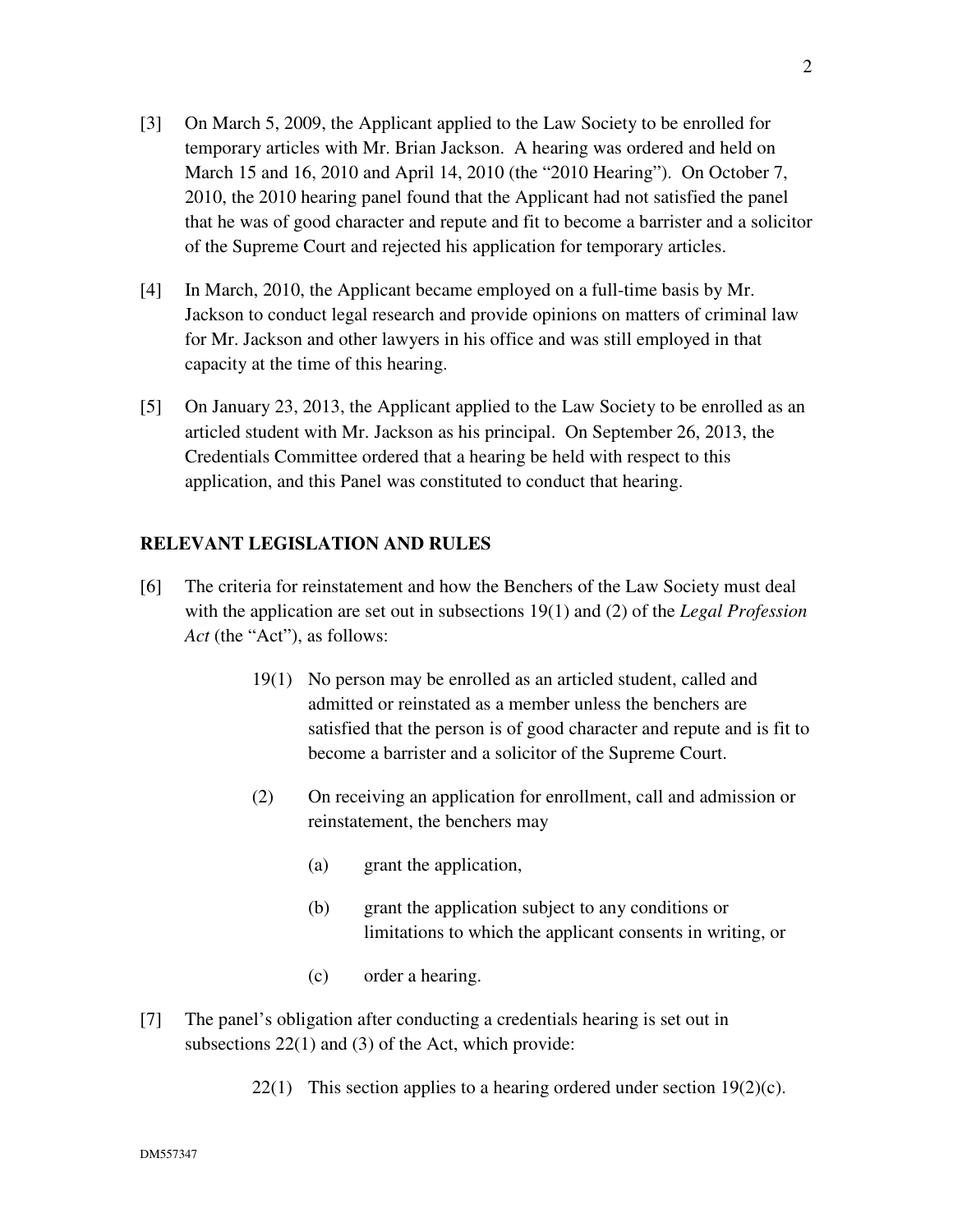…

- (3) Following a hearing, the panel must do one of the following:
	- (a) grant the application;
	- (b) grant the application subject to conditions or limitations that the panel considers appropriate;
	- (c) reject the application.
- [8] The onus and burden of proof at the credentials hearing are set out in sub-rule 2- 67(1), which provides:
	- 2-67(1) At a hearing under this Division, the onus is on the applicant to satisfy the panel on the balance of probabilities that the applicant has met the requirements of section 19(1) of the Act and this Division.

# **EVIDENCE AND FACTS**

- [9] Mr. Lagemaat testified at the hearing of this matter. As well, counsel for the Law Society and counsel for Mr. Lagemaat jointly submitted an Agreed Statement of Facts and five volumes of documents as evidence. These included transcripts of the testimony given by witnesses at the 2010 Hearing, reports of interviews conducted by an investigator for the Law Society in 2013 and 2014, 15 current letters of reference supporting Mr. Lagemaat's application for enrolment and correspondence between Mr. Lagemaat and the woman who was his landlady in 2004. The Panel also received and considered records of counselling received by Mr. Lagemaat during the period commencing in December 2005 and ending in May 2013 and a physiological assessment of Mr. Lagemaat dated December 4, 2012.
- [10] Three aspects of Mr. Lagemaat's past conduct gave rise to concerns about his character and repute and his fitness to become a lawyer and resulted in the 2010 Hearing being ordered and this hearing being ordered. These were:
	- (a) allegations made by a woman with whom Mr. Lagemaat was having a relationship ("Ms. A") that on February 18, 2000 he sexually assaulted and confined her (the "Sexual Assault and Confinement Allegation");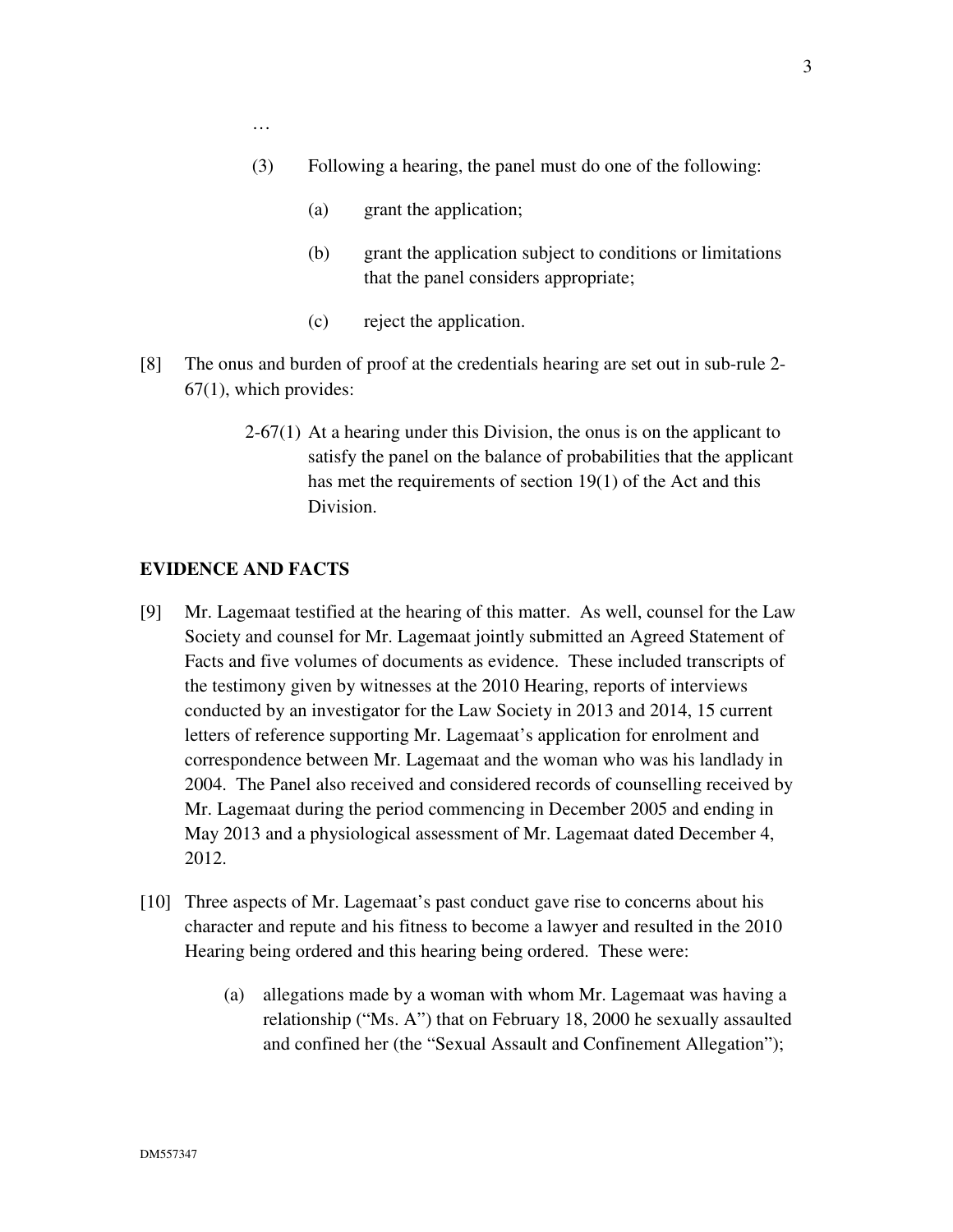- (b) in early 2000, Mr. Lagemaat grew marijuana plants in the home he rented (the "2000 Marijuana Cultivation Incident"); and,
- (c) in early 2004, Mr. Lagemaat grew marijuana plants in the home he rented (the "2004 Marijuana Cultivation Incident").

#### **Sexual assault and confinement allegation**

- [11] In the mid to late 1990s, Mr. Lagemaat became involved in a physical relationship with Ms. A. The relationship was sporadic, and they never cohabited. Mr. Lagemaat described the relationship as being dysfunctional and stated that Ms. A had, on several occasions, stalked or harassed him. He testified that, for a period of time, she was living with her children in a tent on a vacant lot in the Lower Mainland.
- [12] Ms. A testified at the 2010 Hearing, and the transcript of her testimony was evidence before this Panel. Although she did not testify at this hearing, counsel for the Law Society and Mr. Lagemaat agreed that, if Ms. A had been called to testify at this hearing, her evidence would be substantially similar to the evidence she gave at the 2010 Hearing.
- [13] At the 2010 Hearing, Ms. A testified that she and Mr. Lagemaat did not have an exclusive dating relationship and that they fought constantly and argued a lot. She said that he never gave her the feeling that he was madly in love with her or that he wanted a relationship.
- [14] In 2000, Mr. Lagemaat was living in a home that he rented from Ms. B. Ms. A testified she used his key to gain access to Mr. Lagemaat's residence in February, 2000 when he was not home. She said that, while she was in the residence, the telephone rang and was answered by the answering machine and she heard the man who was calling leave a message for Mr. Lagemaat with the names and details of women that he could date. She said this was the last straw for her and that she threw the telephone out of the window, which broke the glass, and then threw Mr. Lagemaat's computer out of the window. She said she did so because she wanted the relationship to be over and she thought that, if she broke something and destroyed his property, Mr. Lagemaat would be so disgusted by her actions that he would not call her and that would be the end of their relationship. She also said that she was angry when she heard the telephone message and that her rage was not satisfied with throwing the telephone through the window so she also threw the computer out the window.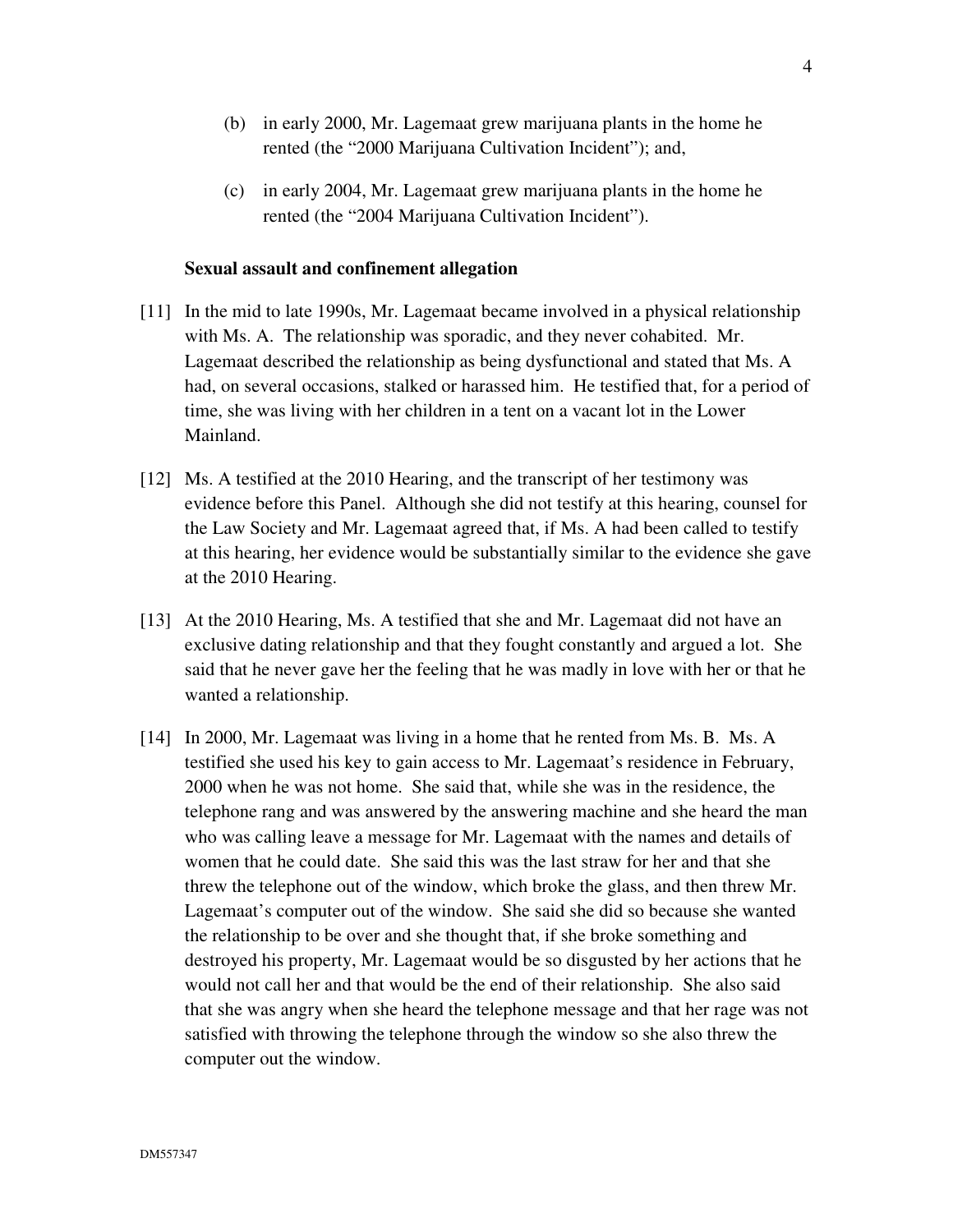- [15] She then took Mr. Lagemaat's cellphone and the keys for his truck and drove the truck away. She later returned the truck to Mr. Lagemaat's residence, but when she arrived she saw the police were at his residence so she parked the vehicle around the corner and went home. The evidence at this hearing included a Vancouver Police Department report dated February 16, 2000 that showed that police attended on Mr. Lagemaat's residence on that date to investigate a report of an insecure residence after a computer was thrown out of a window of the residence.
- [16] The evidence before this Panel also included a report made to Crown counsel by the police that showed that, on February 18, 2000, Ms. A had telephoned the police to complain that Mr. Lagemaat had threatened harm to her and her three children.
- [17] The report to Crown counsel contains a description by a police officer of the investigation they and another police officer conducted of the complaint made by Ms. A that includes an interview with her on the evening of February 18, 2000. That report states that Ms. A said that, while she had been in Mr. Lagemaat's home at 5:00 p.m. on February 17, 2000 when he was not there, she had overheard a phone message indicating Mr. Lagemaat was seeing another woman and that she had lost her temper and thrown his phone and a computer out of the window. The report also states that Ms. A told them she subsequently had a telephone conversation with Mr. Lagemaat who was very angry with the damage she had caused and the money he had lost as a result of marijuana being seized by the police who investigated the incident. The report states that Ms. A said that, when she returned to Mr. Lagemaat's residence at approximately 2:00 p.m. the following day, February 18, 2000, Mr. Lagemaat grabbed and pulled her into the house and sexually assaulted her twice over a two-hour period and that he also cut up several items of clothing she was wearing, cut chunks of her hair, physically hit and kicked her and threatened her. The report also states that Ms. A mentioned to the investigating officers that, immediately after the sexual assault, she had left Mr. Lagemaat's house and had gone to a nearby thrift store to use the telephone and that she had spoken to a staff member at the store about what had happened to her and why she needed to use the telephone. The officer who wrote the report stated that the other officer had noted bruising on Ms. A's leg, arm and mouth and that she displayed signs of pain and tenderness when her right temple was touched.
- [18] The report to Crown counsel also states that, on February 20, 2000, the two investigating officers were able to speak to a staff member of the thrift store who told them that they had been working at the store a few minutes before 4:00 p.m. on February 17, 2000. The staff member told the officers that Ms. A came into the store at that time looking very distraught and that they had noticed the back of one leg of her jeans were cut as well as the top of one shoe. The staff member told the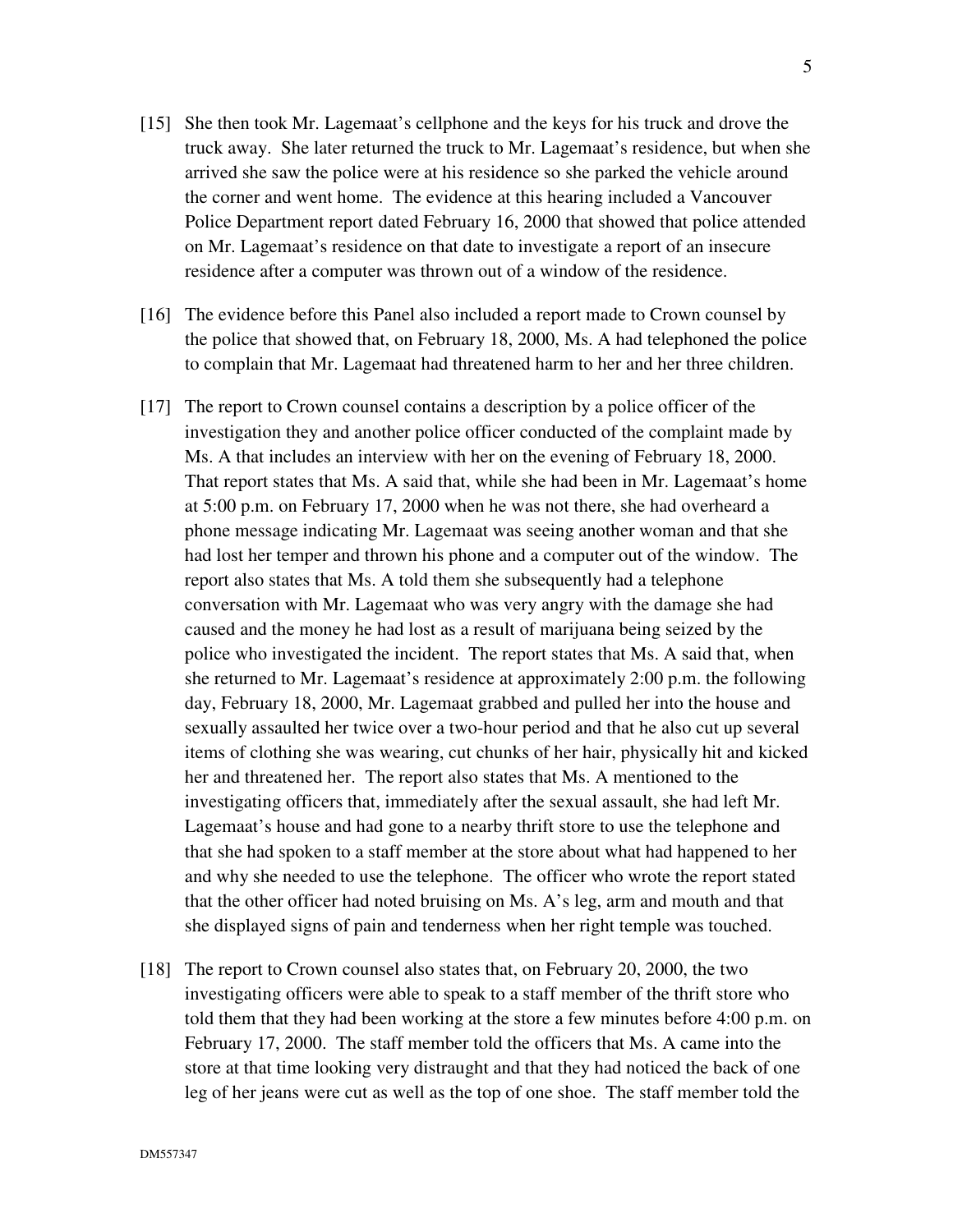officers that, when asked what the problem was, Ms. A said that she had been raped and beaten by her ex-boyfriend and needed to use a telephone to find a ride home. The thrift store employee also said that Ms. A's hair had been lopped off in several spots.

- [19] As a result of the investigation of Ms. A's complaint, Mr. Lagemaat was charged with the following criminal offences:
	- (a) sexual assault using a weapon;
	- (b) uttering threats to cause death or bodily harm; and,
	- (c) kidnapping with the intent to confine the victim against her will.
- [20] At the 2010 Hearing Ms. A testified she had only telephoned the police out of concern about her safety and that of her children because she thought it would be reasonable for Mr. Lagemaat to retaliate for the damage she had caused to his property. In her testimony, Ms. A denied that Mr. Lagemaat had sexually assaulted her or confined her, and she stated that she had totally fabricated the allegations of sexual assault and confinement. She testified that she went to the thrift store the day after she threw the items through the window and that she went to the police two days after the throwing incident. She also testified that she cut her own hair and clothing and then went to the thrift store to provide corroboration of the false allegations she intended to make. She testified that her bruises and a lump on her head were caused by a fall she had suffered while snowboarding on a field trip with her son at Whistler. Her evidence was that Mr. Lagemaat did not have a temper and that he had never been physically violent with her.
- [21] It was clear from Ms. A's evidence that she had a somewhat checkered past. She related that, about six weeks after she met Mr. Lagemaat, his ex-wife's sister had threatened her while they were in a bar and the next day that sister had called her names, so Ms. A punched her in the face. She also testified that, after breaking up with a boyfriend, she resumed a sexual relationship with him while he was living with another woman and that, during this relationship, she tape-recorded a conversation she had with the boyfriend and threatened to use it to blackmail him. She also described an incident where she assaulted a man in a bar after he had insulted her with an obscene word, as a result of which it was necessary for him to get stitches and she was charged with assault.
- [22] The police report to Crown counsel states that, on February 22, 2000, Ms. A contacted one of the two investigators by telephone and advised him that she wished to recant her previous statements to the police and that she told the officer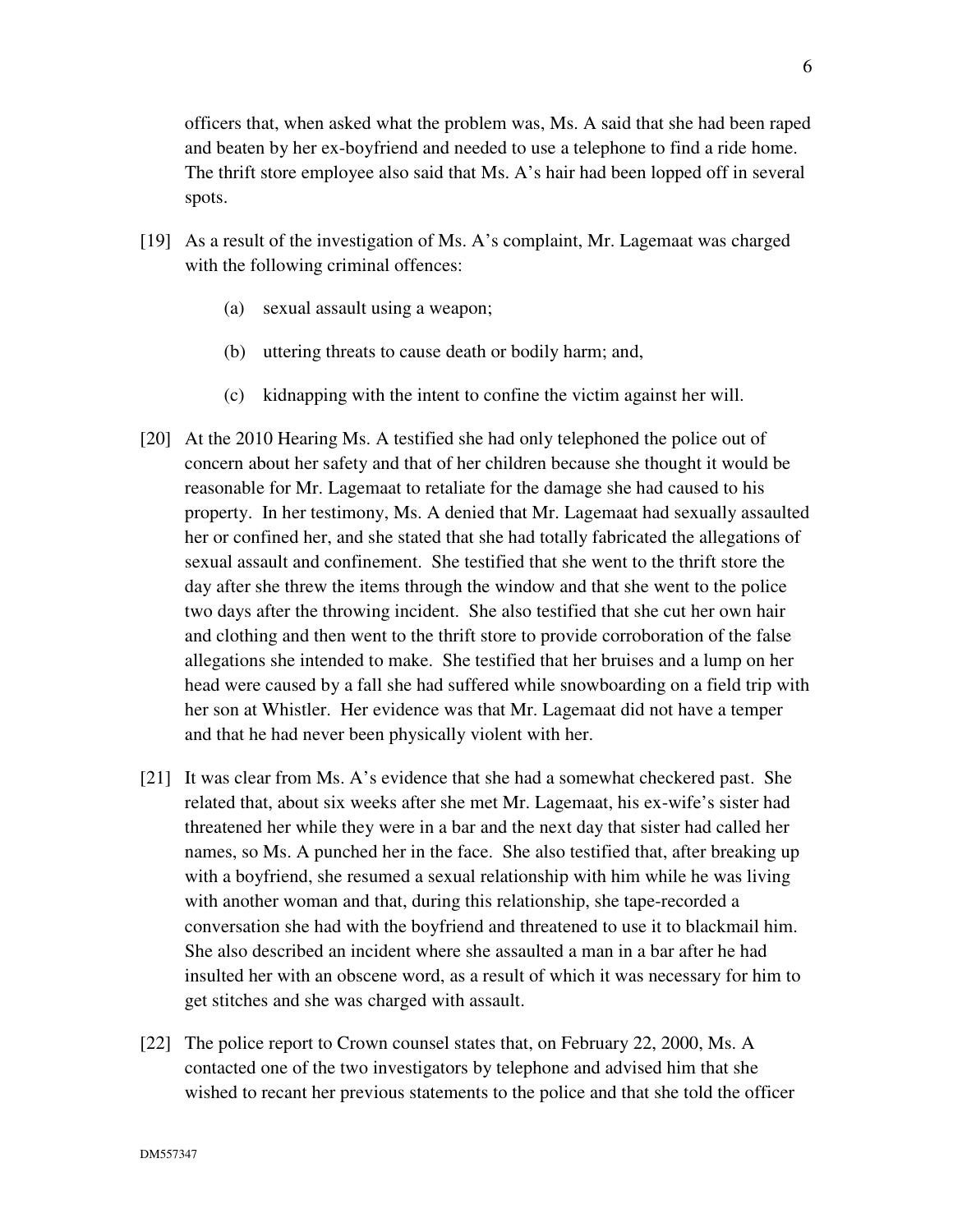that she had lied to the police and that she had made the whole thing up. The criminal charges, however, were not withdrawn. The matter was set for trial and, when Ms. A did not attend to testify, the charges were stayed.

- [23] In his evidence at the 2010 Hearing, Mr. Lagemaat denied that he had sexually, or in any other way, assaulted Ms. A or that he had confined her. His evidence was that, on the evening of the day on which Ms. A threw the telephone and his computer through the window, she telephoned him and he asked her to return his truck. He said that, the following day when he was fixing the broken window, Ms. A returned his truck and came into his house. Mr. Lagemaat testified Ms. A could see he was very upset and she said "perhaps you will feel better if we have sex" and that they then had sex twice and she left. He testified that, the following day, he was arrested for sexual assault. Based on the police records that formed part of the evidence, that arrest occurred on February 21, 2000.
- [24] At the hearing of the matter by this Panel, Mr. Lagemaat again denied that any sexual assault or confinement occurred, and he reaffirmed the testimony that he gave at the 2010 Hearing.
- [25] At the 2010 Hearing, the woman with whom Mr. Lagemaat was then residing, Ms. C, gave evidence in support of his application for temporary articles. Ms. C is employed in the justice system and is a person who would very likely be familiar with issues of sexual assault and violence against women. Ms. C's young daughter lived with them. Ms. C's evidence was that she had no concerns regarding Mr. Lagemaat being a threat to either her or her daughter.
- [26] On February 6, 2014, an investigator for the Law Society telephoned Ms. C and interviewed her. Ms. C informed the investigator that her relationship with Mr. Lagemaat had ended during the winter of 2011. Ms. C told the investigator that, during her time together with Mr. Lagemaat, he was respectful, trustworthy and dedicated and that she was not fearful of him. Notes of that interview were entered as evidence at the hearing by this Panel, and counsel for the Law Society and Mr. Lagemaat agreed that, if called to testify, Ms. C's evidence would be substantially similar to the contents of those notes.
- [27] The evidence before this Panel also included notes of an interview conducted by an investigator for the Law Society with Ms. D on February 19, 2014. Ms. D is originally from South America and had returned there at the time the interview was conducted. She told the Law Society's investigator that she has known Mr. Lagemaat since July, 2001 and that they had an intimate relationship from time to time over the years they knew each other. Ms. D told the investigator that Mr. Lagemaat was never physically abusive toward her during their relationship. She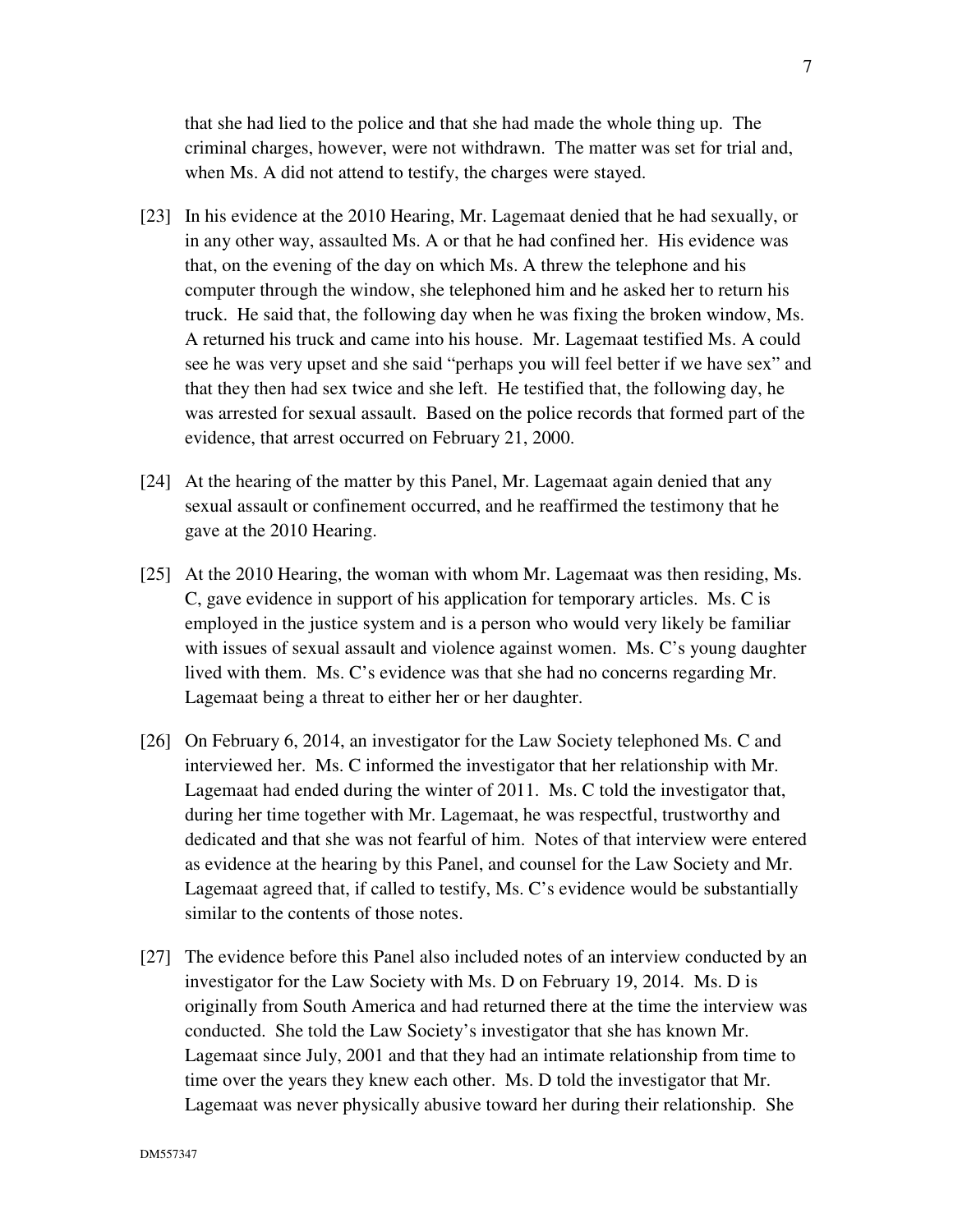described an incident that occurred when she had learned that Mr. Lagemaat had been unfaithful to her and she hit him several times. She said his only reaction was to grab her hand so that she would stop hitting him. Counsel for the Law Society and Mr. Lagemaat agree that, if called to testify, Ms. D's evidence would be substantially similar to the contents of the investigator's notes. Ms. D also wrote a letter of reference dated February 3, 2013, which formed part of the evidence at this hearing. In that letter, she stated "For all of the facts I have learned about Tony, I can testify he would never be able to sexually assault anyone."

#### **2000 Marijuana Cultivation Incident**

- [28] Mr. Lagemaat testified that his residence was located near a dog park where he frequently walked his dog. He said that, while walking his dog in the park, he met and became friends with two other men who were commercial fisherman and who lived in apartments close by and also walked their dogs in that park.
- [29] Mr. Lagemaat's evidence was that, before 2000, he had used marijuana recreationally but had never been involved in growing marijuana. He said that, in 2000 the two men he met in the park had seen him coming out of his residence near the dog park and had asked him who else lived in the house and that he had told them that he lived in the house alone. He said his two new friends had previously been involved in growing marijuana and suggested that he use a room in his house to grow marijuana on the basis that the three of them would share the marijuana equally and take it with them to smoke onboard their boats when they went fishing. He said they offered to show him how to do it and they told him about a gardening supply store on Commercial Drive where he could purchase marijuana plants to grow. He testified that there was a basement suite in his residence that had a separate bedroom that could be locked and that he used this room to grow marijuana plants that he bought at the gardening store.
- [30] He said that, after he had started to grow the marijuana, his two friends would come to the house once or twice a week to assist in its cultivation but, except for these visits and meeting them while walking their respective dogs, he had no dealings or other relationship with them.
- [31] Mr. Lagemaat testified that he did not intend to sell the marijuana to his two friends or to anyone else and that his sole purpose in growing the marijuana was to use it recreationally, although he did admit that he intended to share the marijuana with his two friends.
- [32] The police reports filed as evidence at the hearing of this application show that officers from the Vancouver Police Department attended at Mr. Lagemaat's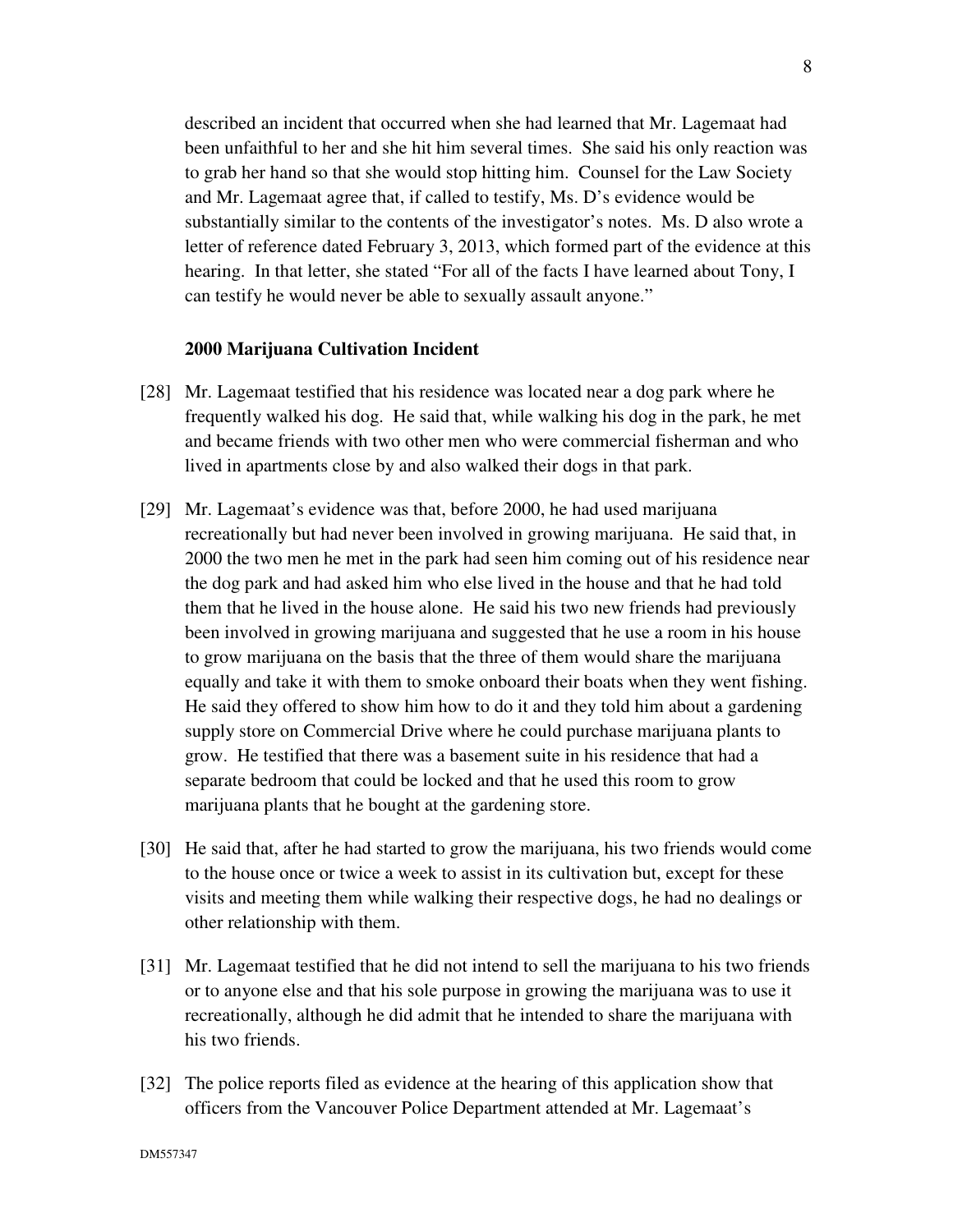residence on February 16, 2000 after a report had been received from a neighbour that she had heard a loud noise and that the front window of Mr. Lagemaat's house had been smashed. The report states that, after receiving this complaint, the police attended and searched the house, as a result of which they discovered "a small marijuana grow-op in the basement (single room). No plants were growing, but a quantity of marijuana was drying in the room." The police seized and removed the marijuana, which was described as being "3 + lbs", and certain equipment that appeared to be related to the growing of the marijuana. No charges were ever laid with respect to this incident.

- [33] Mr. Lagemaat testified that he had cut the marijuana only the day before the police discovered it and that he understood it would have lost a great deal more weight by the time it became fully dried.
- [34] At the time of the 2010 Hearing, Mr. Lagemaat did not inform the Law Society of the names of the two friends with whom he intended to share the marijuana, and he did not provide their names in the evidence he gave at the 2010 Hearing. At the hearing before this Panel, Mr. Lagemaat testified that he never knew the last names of those men, that he did not have a close relationship with them and that his relationship with them did not last for very long. He said that he had not made any effort to find out their last names before the 2010 Hearing. He describes them as "just two guys I met at the dog park." He testified that, while preparing for the current hearing, he went to the dog park to see if they were still walking their dogs there, but he could not find them.

#### **2004 Marijuana Cultivation Incident**

- [35] Mr. Lagemaat testified that, in 2004 he was attending Langara College and he was having financial difficulties because his income had dropped and he was still paying \$700 a month for child support. He said he decided to grow and sell marijuana in order to make money because he was having a real hard time getting by. He was still living in the home that he rented from Ms. B, and he purchased approximately 200 plants from the same gardening store where had purchased marijuana plants in 2000 and began cultivating 60 or 70 of those plants in the same bedroom in the basement of his residence that he had used to grow marijuana in 2000.
- [36] In 2004 Mr. E was renting a suite from Mr. Lagemaat in the basement of his residence. Mr. Lagemaat testified that he did not have sufficient knowledge to cultivate marijuana and that he had only been able to grow marijuana in his first attempt in 2000 because he was assisted by the two friends that he had met in the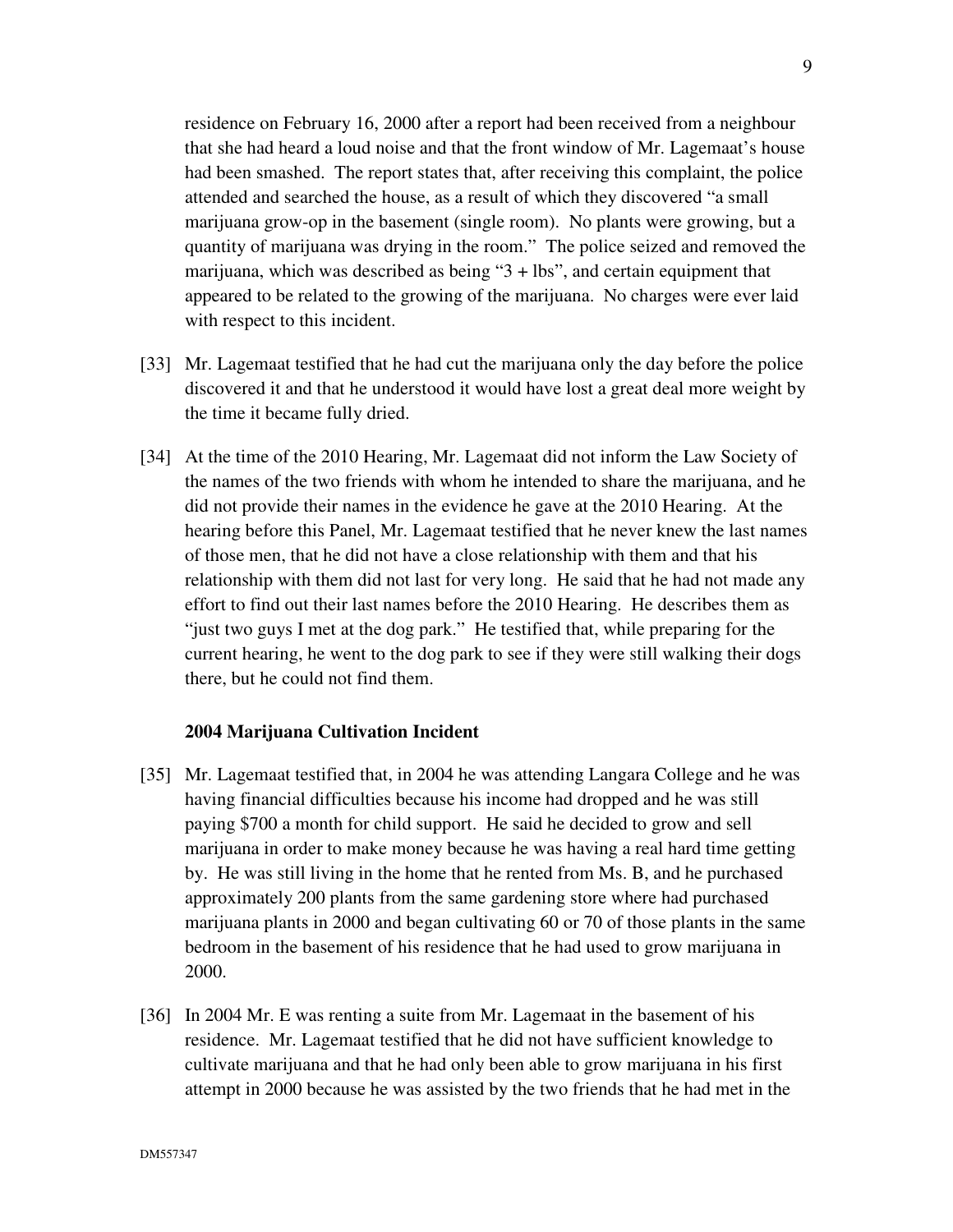dog park. He said that Mr. E had some knowledge of what was required to cultivate marijuana and that he and Mr. E decided they would cultivate marijuana together in 2004.

- [37] Before the 2010 Hearing, Mr. Lagemaat had been asked by the Law Society to inform them of the name of Mr. E, but he had declined to do so. At the 2010 Hearing, Mr. Lagemaat was asked in cross-examination by counsel for the Law Society whether he would disclose the name of Mr. E, and he refused to do so. Mr. Lagemaat acknowledged at the 2010 Hearing that his withholding the name of Mr. E would prevent the Law Society from speaking with him.
- [38] On April 2, 2013, Mr. Lagemaat provided the Law Society with the name of Mr. E. The evidence before this Panel included the notes of an interview conducted by an investigator for the Law Society with Mr. E on October 1, 2013. Mr. E confirmed to the investigator that he was a tenant living in Mr. Lagemaat's residence in 2004 and that he and Mr. Lagemaat cultivated marijuana in the bedroom of Mr. E's suite. Mr. E told the investigator he did not believe Mr. Lagemaat was still involved in marijuana. Mr. E described the cultivation of the marijuana as a hobby and stated that he was not aware of any intended commercial use. Despite this statement given by Mr. E to the Law Society, Mr. Lagemaat acknowledged at the hearing before this Panel that it was his intention to sell his share of the marijuana as a way of generating additional income.
- [39] On January 7, 2004, members of the Vancouver Police Department, with a search warrant, entered Mr. Lagemaat's residence and seized 140 marijuana plants, 60 marijuana clones, one pound of dried marijuana and eight high-intensity lamps that Mr. Lagemaat was using to grow the marijuana. No one was home at the time of the search, and the police used a battering ram to gain access to the front door, which caused damage to the door. The police were assisted by City of Vancouver electrical inspectors, fire inspectors and hydro security in dismantling the marijuana-growing operation.
- [40] The discovery of the cultivation of marijuana and the removal of the plants and growing equipment resulted in BC Hydro turning off the supply of power to the residence.
- [41] On January 12, 2004, Mr. Lagemaat left a recorded message for Ms. B regarding the damage to his residence. In response, Ms. B sent him an email in the midafternoon of that day asking him to call her at work or at home because his message was unclear and she was not sure what had happened at the house. In the early evening of January 12, 2004, Mr. Lagemaat sent an email to Ms. B to respond to her earlier email, and the text of that email was as follows: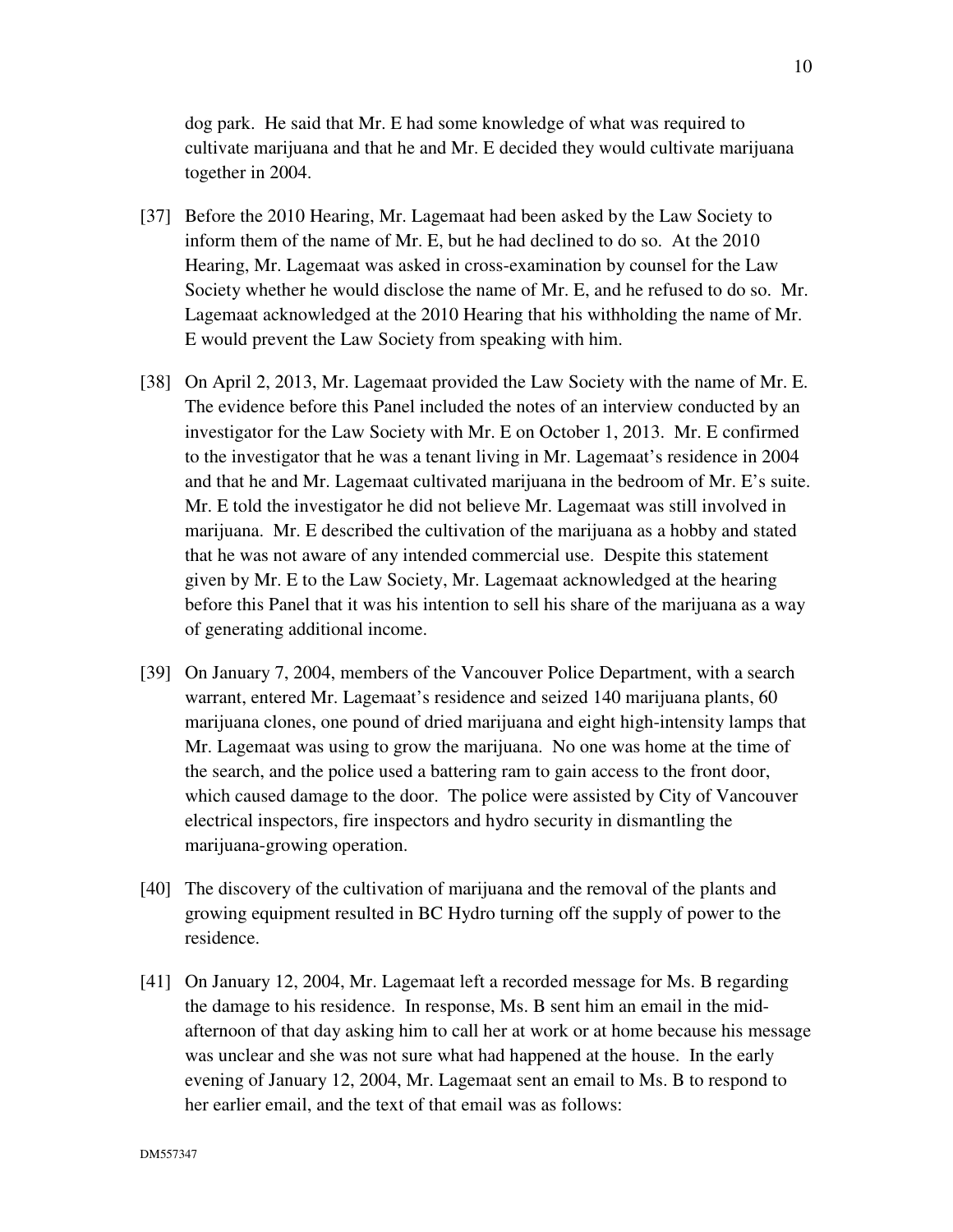I do not have a chance to call you right now I am on short break. The downstairs tenant was growing an illegal substance in his bedroom. The first thing you have to know if that the house is fine. The police came in and the power is shut off. I have spoken with the city and the house needs to be looked at by the electrical inspector before the power is turned on. It is a two week waiting period for inspection. I will have the house ready as soon as I can, there is a bit of cleaning to do first. Once again there is no damage to the house and I will do everything I can to make this go smoothly.

Sorry,

Tony

[42] On the evening of January 13, 2004, Ms. B sent Mr. Lagemaat another email asking him to call her because she had a lot of questions. He did not contact her, and Ms. B sent him another email on the afternoon of January 14, 2004 with the subject line "URGENT" in which she said:

> Tony … I am not sure how to make this clearer to you --- you NEED to contact me AS SOON AS POSSIBLE regardless of how difficult it may be for you to get to a payphone … below are three contact numbers ---- call me RIGHT AWAY.

- [43] The morning of the following day, January 15, 2004, Mr. Lagemaat sent a brief response to Ms. B's January 14 email in which he said "I will call you noon today," but he did not call her on that day. Mr. Lagemaat did not contact Ms. B until he spoke to her on the evening of January 16, 2004.
- [44] On February 27, 2004, Ms. B sent Mr. Lagemaat an email complaining that he had been avoiding communicating with her and questioning when he intended to have the repairs completed. She also mentioned in her email that he had partially moved out, and she asked whether he intended to return to the residence. In response, Mr. Lagemaat wrote an email to Ms. B on February 29 in which he told her that it had been difficult to perform the necessary repairs because there were no lights or heat, that he had decided he could not afford to pay another month's rent for a house that he could not live in and that he intended to vacate the residence.
- [45] Ms. B sent an email to Mr. Lagemaat on March 30, 2004 informing him the cost of the repairs and other work to the house that were required because of his growing marijuana was approximately \$12,000 to \$15,000. She stated that, if he would like to negotiate these expenses, he should contact her by April 10, 2004 and that, if he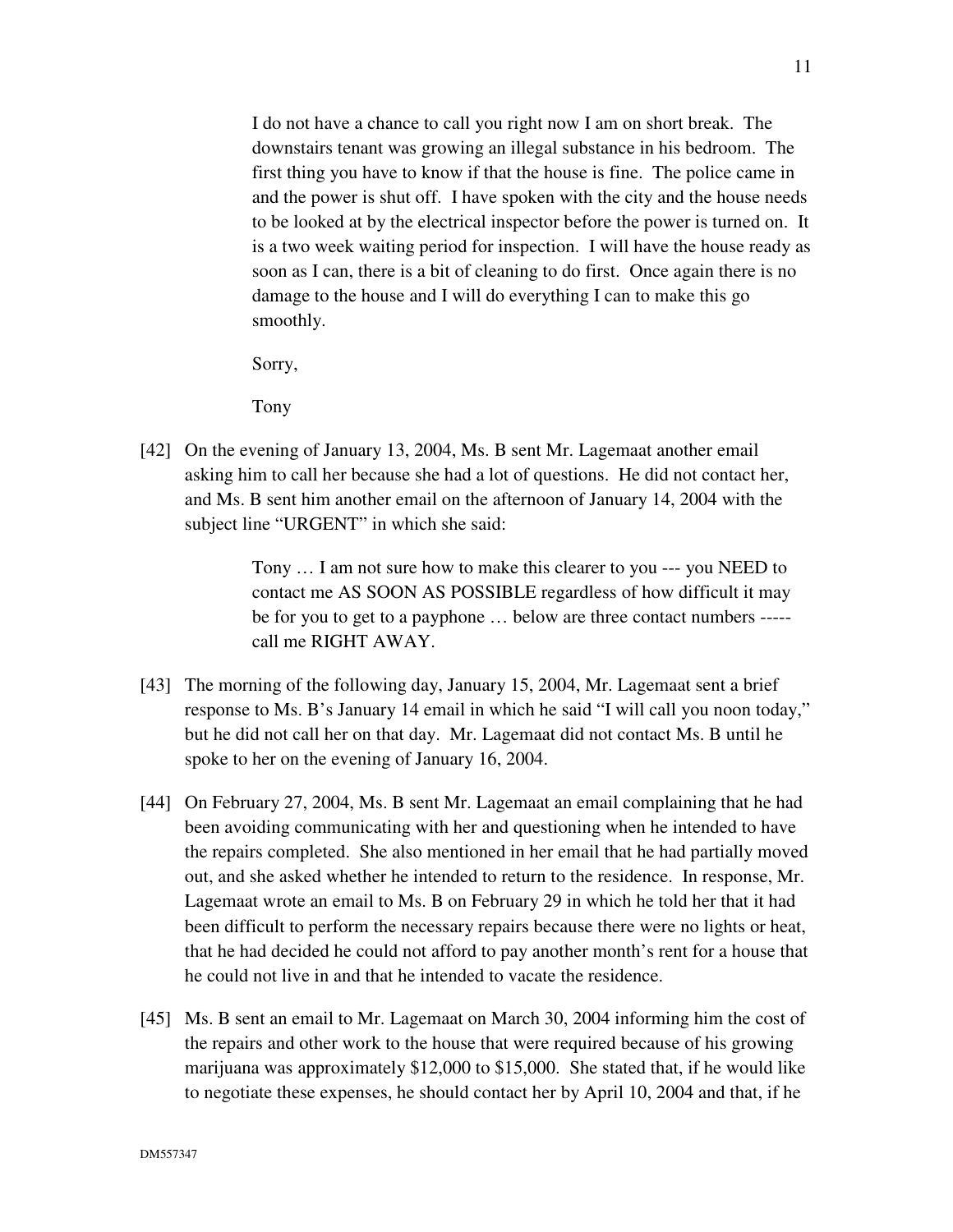failed to do so, she would take legal action. Mr. Lagemaat did not respond to this email and did not negotiate, or make any payment to compensate Ms. B for the cost of repairs and other work.

- [46] In addition to the power to the residence being cut off, the City of Vancouver required Ms. B to perform work on the residence to ensure that it complied with the requirements of the building code then in effect. Ms. B testified at the 2010 Hearing that Mr. Lagemaat's cultivation of marijuana resulted in her being required both to repair damage to the residence caused by the cultivation and to hire an electrician and a plumber to perform the work necessary to ensure the residence complied with the current building code in order for her to obtain an occupancy permit. She estimated that the cost of these repairs and other work, including fees paid for inspections and to the City of Vancouver, was between \$12,000 and \$15,000.
- [47] Ms. B told the panel at the 2010 Hearing that, because Mr. Lagemaat had lied to her and had abused the trust she had placed in him, she would be really upset if he were given the privilege of working as a lawyer. She said that she did not know whether Mr. Lagemaat had turned his life around but, if he had, at the time of the 2010 Hearing he still had not made any effort over the previous six years to contact her to discuss what happened, to try to make amends or even to apologize.
- [48] The evidence before this Panel included a letter that Mr. Lagemaat wrote to Ms. B on June 7, 2012. In that letter he acknowledged that he was growing marijuana in 2004 and that the way he had dealt with her as his landlady was wrong, and he apologized for his conduct. He explained in this letter what steps he had taken to rehabilitate himself and set out some of the reasons why he thought he had behaved as he did in 2004. He also apologized for failing to compensate her for the damage caused to her home and for failing to contact her. He explained his current financial and other circumstances. He said that he was not yet in a position to compensate her fully for the damages to her house or the cost of repairs but that he intended to do so fully when he was able. In this letter, Mr. Lagemaat said that he would welcome an opportunity to talk to Ms. B face to face and to apologize to her in person. With that letter he sent her an initial cheque dated June 1, 2012 payable to her in the amount of \$1,000, together with a series of post-dated cheques, each in the amount of \$200, dated the first days of each of the months of July through December, 2012 and the first day of January, 2013.
- [49] On June 29, 2012, Ms. B responded to the letter she received from Mr. Lagemaat by way of an email. She thanked him for his letter and stated an apology was a good start. She asked him to tell her what he was doing now. Mr. Lagemaat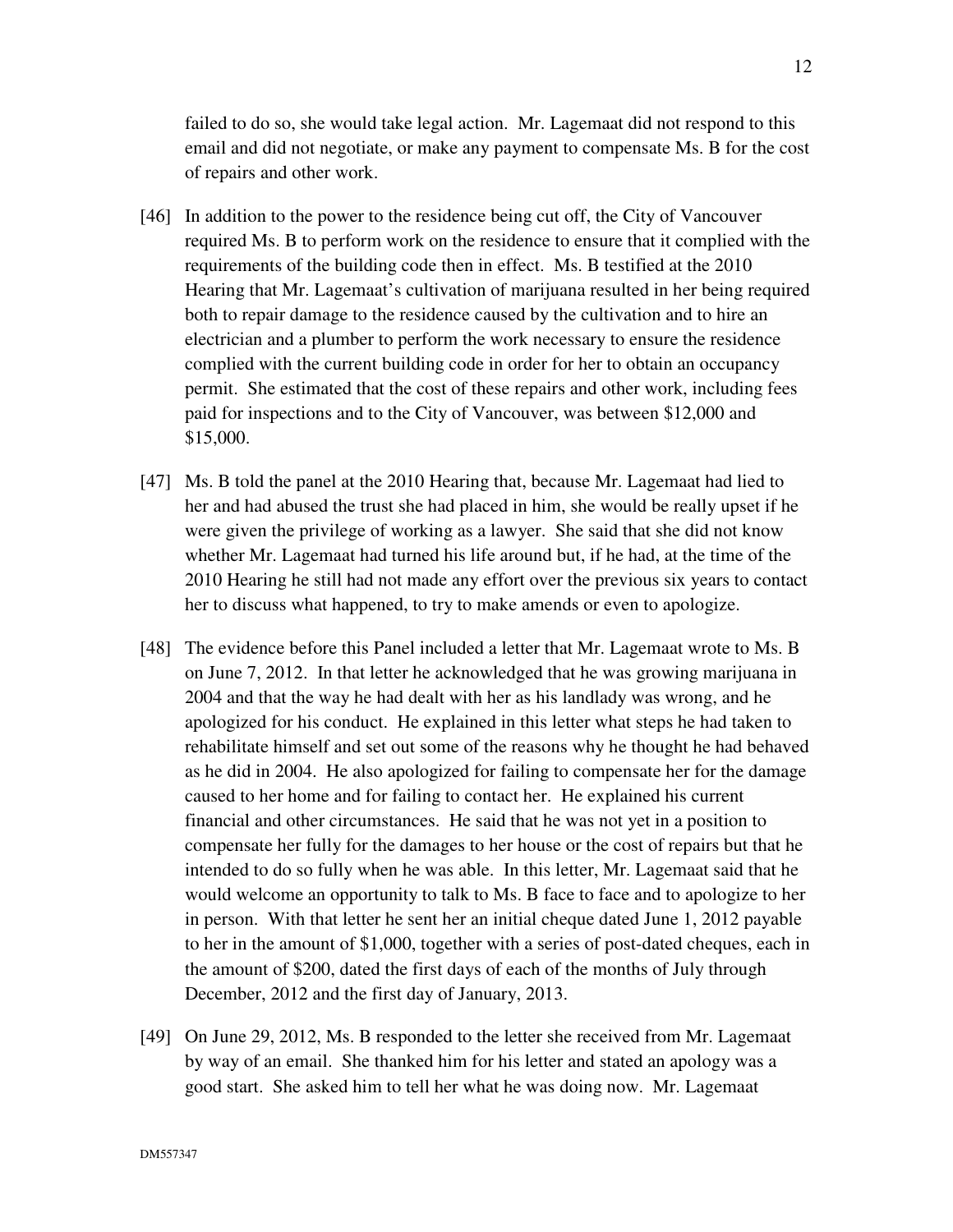replied to Ms. B in a lengthy email on July 1, 2012 in which he explained how he was now employed and told her about his voluntary involvement with a gospel mission in the Lower Mainland. He also described seeing a therapist on a weekly basis. In an email sent to Mr. Lagemaat on July 3, 2012, Ms. B thanked him for providing her with the information about himself and his circumstances. In that email she said she accepted his apology but she would not cash any of the cheques he had sent her. Instead, she asked Mr. Lagemaat to continue to attend therapy, give back to the community and pursue his dream of becoming a lawyer. She said that, when he was in a better financial position, she would discuss him paying her and that she trusted he would know when a good time would be for him to do that.

- [50] An investigator for the Law Society interviewed Ms. B on October 1, 2013. A transcript of that interview was placed in evidence before this Panel. Counsel for the Law Society and Mr. Lagemaat agreed that, if called to testify at this hearing, Ms. B's evidence would be substantially similar to the contents of this transcript. In this interview, Ms. B confirmed that the cost of the repairs and other work required as a result of the growing of marijuana by Mr. Lagemaat was between \$12,000 and \$15,000, including lost rent. She said that, at the time, Mr. Lagemaat avoided her and that she could not contact him. She said he initially told her he did not know about the growing of marijuana and it was a tenant downstairs who was responsible for it. She said she had had no contact with Mr. Lagemaat since early 2004 until she received his June, 2012 letter, except for the 2010 Hearing when they were in the same room but, even then, she had no contact with him. Ms. B said that, based on the apology letter and the subsequent email from Mr. Lagemaat, she believes it was necessary for him to become emotionally ready to open up about his life and to deal with his demons. Ms. B told the investigator that she feels Mr. Lagemaat has changed in the past couple of years and that she has forgiven him for what he did in 2004. She believes his letter to her was sincere. She confirmed that she had told Mr. Lagemaat she was not going to cash the cheques that he sent her and that, sometime in the future when he is in a better financial position, she intended to talk to him about starting to pay her back.
- [51] At the hearing before this Panel, Mr. Lagemaat expressed his remorse for the damage he had caused to Ms. B's property, the cost that she incurred as a result of his actions and his failure to apologize, compensate or contact her until 2012. He reiterated his intention to repay Ms. B fully for the cost she incurred and said that he would pay her whatever amount she calculated the cost was. We believe that his testimony in this regard was genuine and sincere, that he truly does regret the harm and hurt he caused Ms. B, and that he does intend to compensate her fully.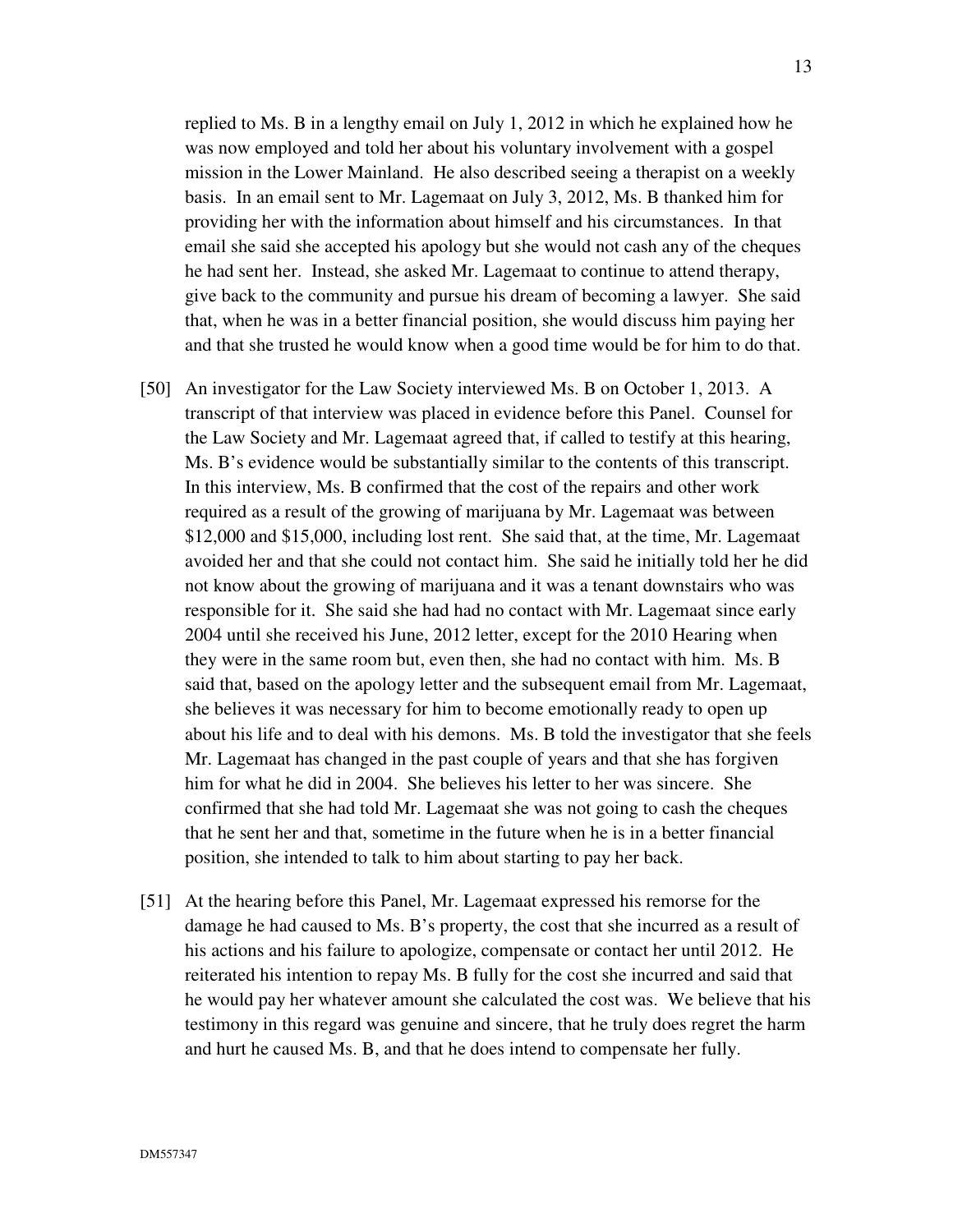#### **Counselling and psychological assessment**

- [52] At the 2010 Hearing, Mr. Lagemaat entered into evidence a letter from a person who had been counselling him for approximately four years. In that letter the counsellor stated that Mr. Lagemaat had made significant changes within himself and in his ability to lead a full and fulfilling life. The letter also stated that he had made use of therapy to address his regrets and remorse about poor decisions that he had made prior to coming to his decision to turn his life around and that he had now developed the requisite skills with which to make sound decisions. The counsellor stated that she had found Mr. Lagemaat to be an honourable and trustworthy person.
- [53] The 2010 Hearing panel gave very little, if any, weight to this letter because it was not an expert report, did not purport to be one and clearly stated it was only a letter of reference. That panel also noted that no qualifications of the counsellor were provided, nor were specifics of her position, experience or of any testing done on the Applicant and that there was no explanation of the treatment pursued or how the writer had reached her conclusions.
- [54] The Panel at this hearing was provided with a full record of the counselling received by Mr. Lagemaat during the period of time beginning on December 5, 2005 and ending on May 16, 2013, consisting of 288 pages.
- [55] The evidence before this Panel also included a 14-page letter dated December 4, 2012 written by Dr. F, a clinical and consulting psychologist, which provided Dr. F's psychological assessment of Mr. Lagemaat. In addition to that letter, Dr. F's handwritten notes of his clinical interview of Mr. Lagemaat on November 5, 2012 formed part of the evidence before this Panel.
- [56] It is clear from the counselling records provided to this Panel and from Dr. F's psychological assessment that Mr. Lagemaat had a very difficult childhood and that, as a result of incidents that occurred during his early years, his ability to relate to other persons and make appropriate decisions was adversely affected. We are satisfied on the evidence before us that Mr. Lagemaat has successfully dealt with these psychological issues through the counselling he has received and the other efforts he has made to overcome them.
- [57] Mr. Lagemaat continued to meet weekly with his psychological therapist until the spring of 2013. At that time, the therapist informed Mr. Lagemaat that his lengthy course of counselling appeared to have been successful and that it did not appear as if he needed to continue with the therapy, and Mr. Lagemaat agreed that it would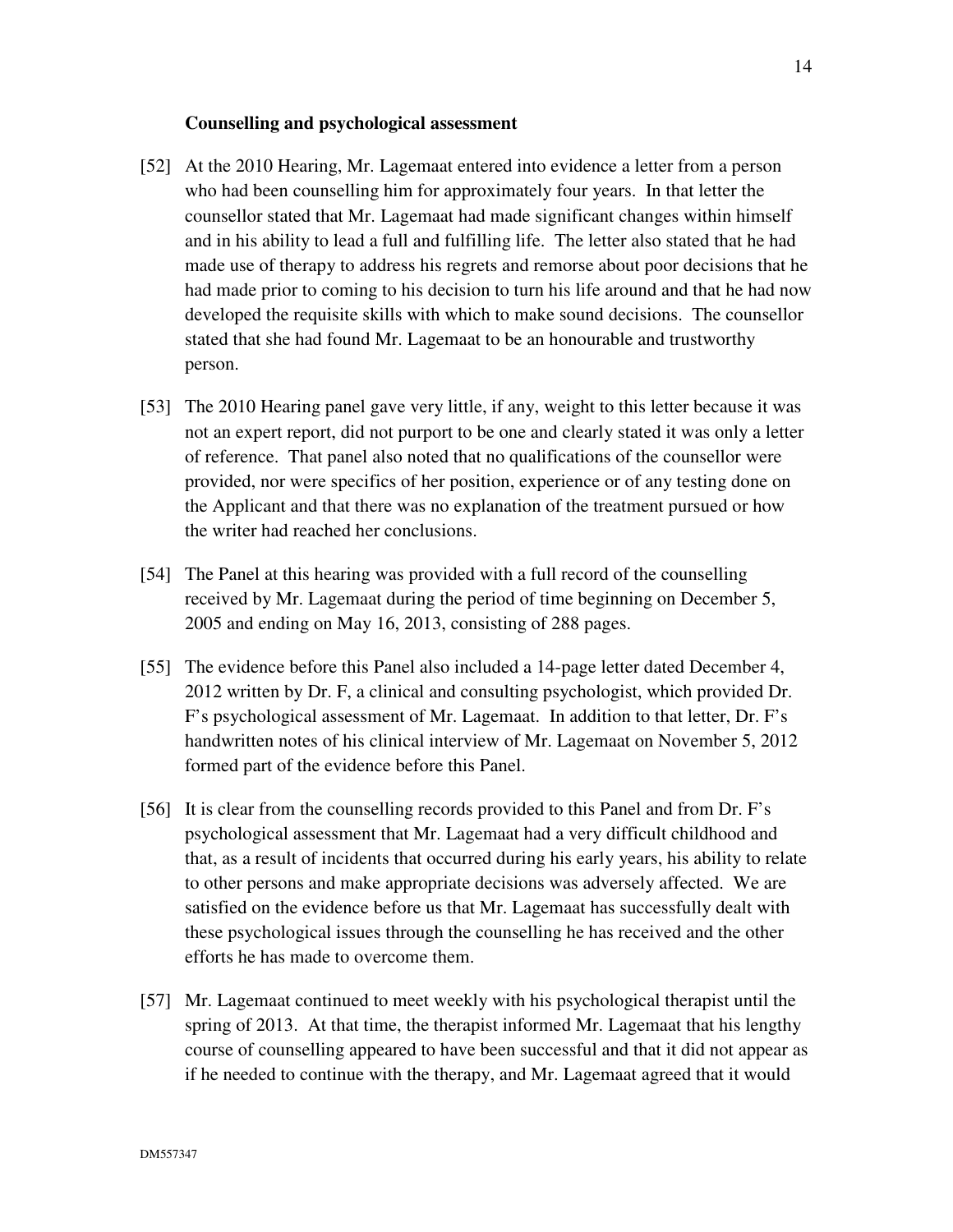be appropriate to terminate his therapy. His last session of therapy was held on May 16, 2013.

#### **Volunteer activities**

- [58] In his testimony before this Panel, Mr. Lagemaat spent considerable time describing his volunteer activities, particularly with a gospel mission located on the east side of the City of Vancouver (the "Mission"), which provides services to homeless people and persons suffering from addictions or mental illness or who are otherwise in great need. Since the spring of 2011, Mr. Lagemaat has worked at the Mission as a volunteer every Tuesday and, when the need has arisen, also on Fridays. He prepares meals, and he meets and talks with persons using the services offered by the Mission. This Panel was impressed by the empathy he appeared to have with those he was serving and his genuine concern for them. He emphasized that, regardless of the outcome of this hearing, he intends to continue with this volunteer service, and we believe he was sincere when he expressed that intention.
- [59] Filed as evidence at this hearing were letters of reference from the manager of volunteer resources for the Mission, an outreach worker for the Mission and the chaplain of the Mission. The manager of volunteer resources described Mr. Lagemaat as a reliable and valued volunteer who is always on time and ready to contribute as needed. The outreach worker described Mr. Lagemaat as always very helpful and ready to lend a hand and stated that he has a heart of compassion and cares very much for the welfare of those who come to the Mission for physical, mental and spiritual support. The chaplain described Mr. Lagemaat as a person who has shown openness to all kinds of people and who has respect for them no matter what the race, religion or background. He said that Mr. Lagemaat is always on time and that he cannot remember him missing a day. He described Mr. Lagemaat's volunteer services as cleaning the floor and tables, serving tables, coffee and doing whatever he is asked to do.

# **Reference letters**

- [60] In addition to the reference letters from personnel at the Mission, there were 12 other letters of reference filed as evidence before this Panel.
- [61] We give a great deal of weight to a letter of reference dated March 25, 2013 written to the Law Society by J. Brian Jackson, QC. In that letter Mr. Jackson stated that, although he is nearing that age where retirement is a distinct possibility, he is hopeful that Mr. Lagemaat might be able to article with him and perhaps a couple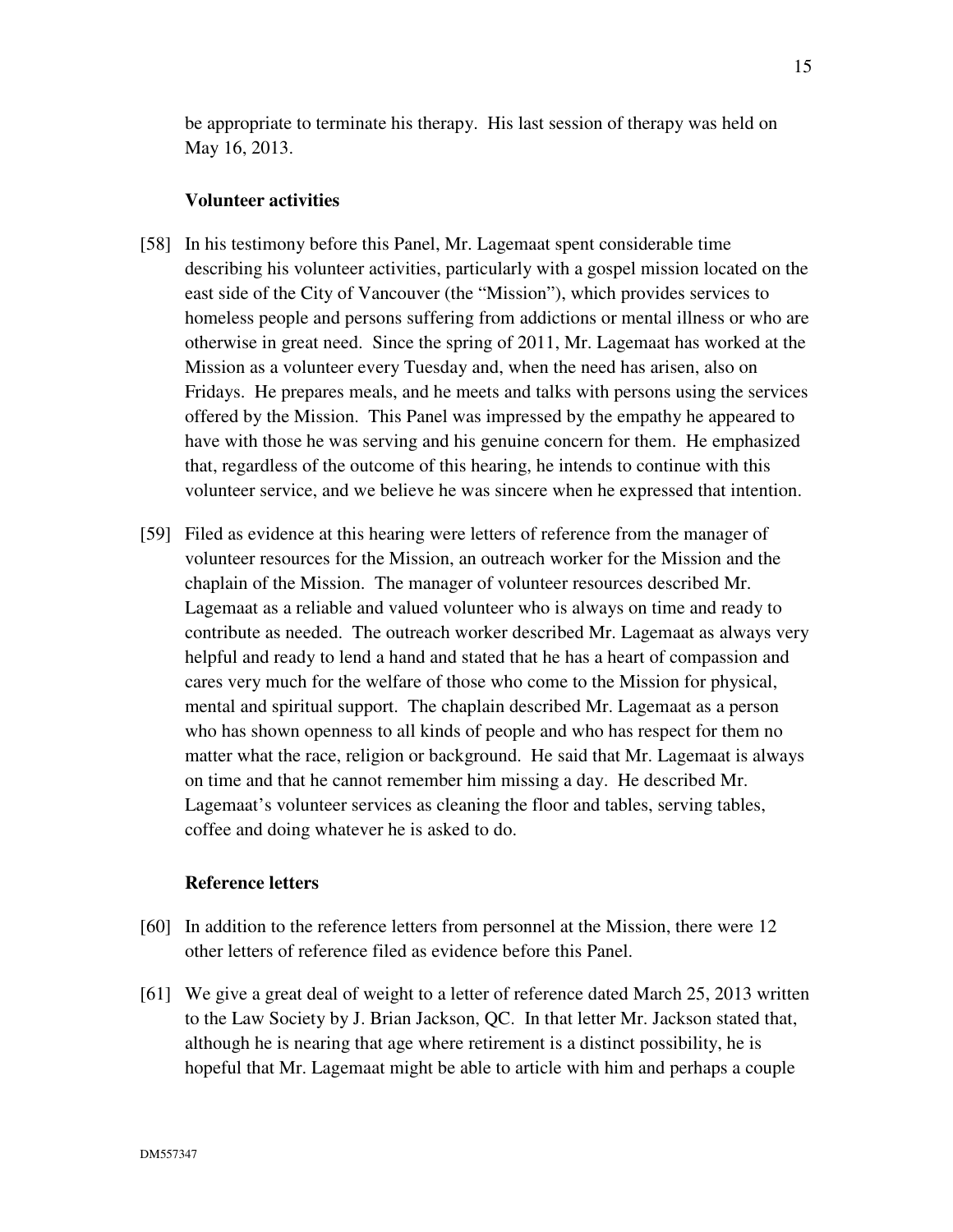of other lawyers who have expressed interest, if he is enrolled as an articled student.

- [62] Mr. Jackson is a senior, highly skilled and very respected member of the legal profession.
- [63] Mr. Jackson also provided a letter of reference that was entered as evidence at the 2010 Hearing. He also testified at the 2010 Hearing and gave favourable evidence regarding Mr. Lagemaat. The 2010 hearing panel did not give a great deal of weight to Mr. Jackson's letter of reference or his testimony because his evidence was that he wrote the letter of reference approximately two weeks after Mr. Lagemaat came to work in his office and that he had not read the attachments to the two articling applications submitted by Mr. Lagemaat, the police reports or any other documentation relating to the alleged sexual assault. That panel stated that, although two weeks of working with a person might be sufficient time to evaluate legal and writing skills, it is a slim window in which to assess character and fitness. They concluded that, because Mr. Jackson did not have the benefit of detailed knowledge of the police narrative and had not reviewed the full articling application, including the nature of the criminal charges laid against Mr. Lagemaat in 2000, Mr. Jackson had only a casual and minimized view of the reported facts regarding the alleged sexual assault.
- [64] It is clear from his 2013 letter of reference that Mr. Jackson now has full knowledge of all of the allegations made against Mr. Lagemaat by Ms. A and of the circumstances surrounding the 2000 Marijuana Cultivation Incident and 2004 Marijuana Cultivation Incident.
- [65] We found the following passages in Mr. Jackson's 2013 letter to be particularly important:

I have been aware of the past allegations in regard to Mr. Lagemaat and have read the particulars of the incidents that have been raised. In terms of the allegations of sexual assault, threatening and confinement from the year 2000, I can assure the recipients of this letter that I have scrupulously been vigilant in monitoring his conduct and attitude for any sign that would reflect any indication of a current attitude marked by callousness, a disposition to anger or frustration, irrational behavior or any sort of deceptive, unethical behavior. I have observed nothing troubling. To the contrary, he is consistently kind, courteous, helpful and ethical in his conduct.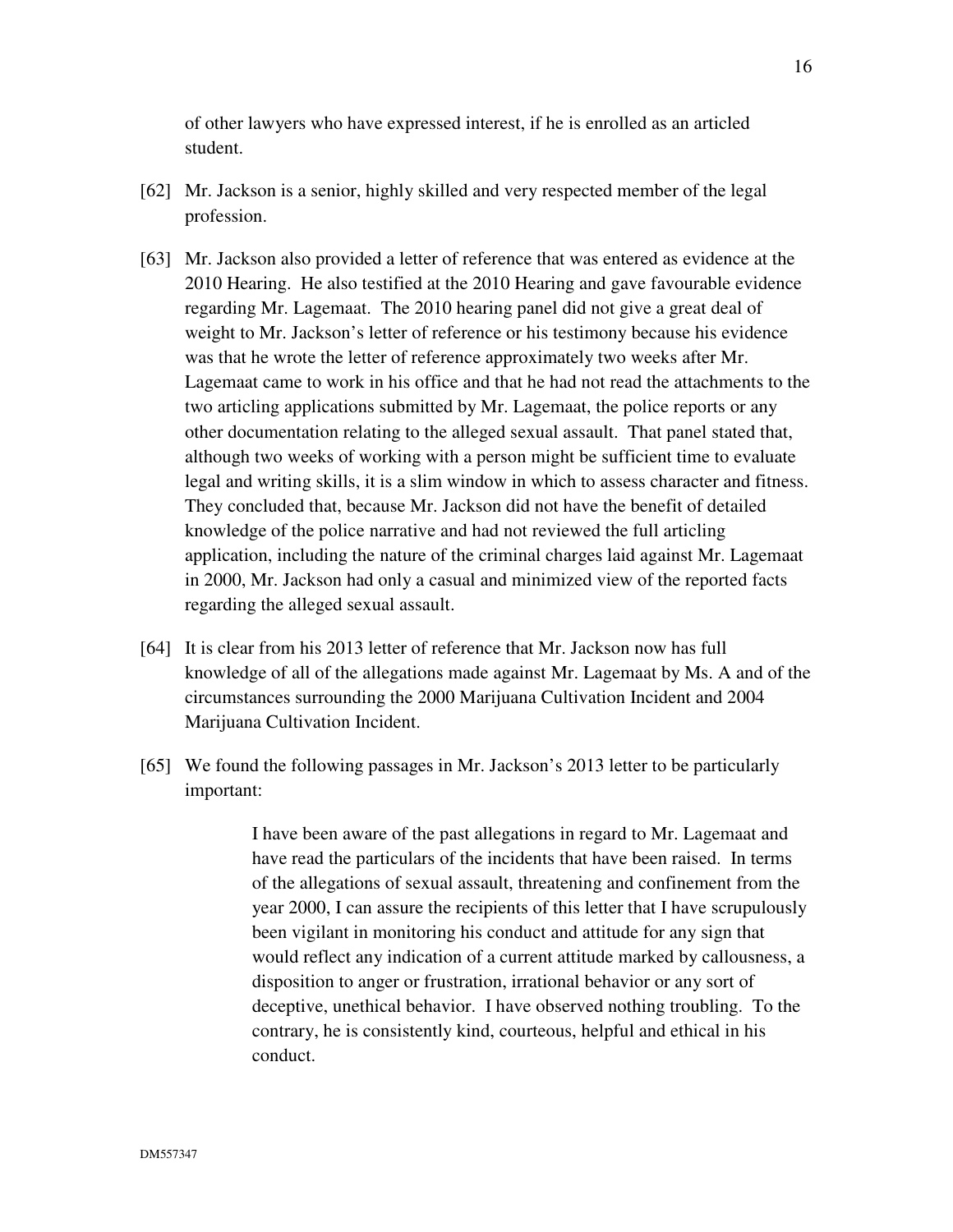Mr. Lagemaat has clearly made bad decisions and bad choices in the past. In regard to the marijuana offences, I can attest unequivocally that Mr. Lagemaat regrets those decisions made during that period of his life. Although I am not in a position to excuse him, I have no difficulty in saying that it is my belief that he is completely rehabilitated in regard to any offences of that nature.

Further, as I have known I would be called on to attest to his character if I felt it was appropriate, I have never heard Mr. Lagemaat express any unethical thoughts or make any comments to give me concern in that regard. In fact we have discussed ethical matters on more than a few occasions and his instincts in that regard are good and I hope that I have given him good guidance.

…

I have seen many practitioners enter the profession over the years. I view Mr. Lagemaat as a future credit to the profession and, coincidentally, a shining example of rehabilitation, a concept that my area of practice recognizes as possible and worthy of reward when demonstrated in concrete ways such as those evidenced by Mr. Lagemaat.

- [66] Henry K. Brown, another senior lawyer with 40 years of experience, is a sole practitioner who shares office space with Mr. Jackson. Mr. Brown has employed Mr. Lagemaat to undertake legal research and has observed legal research performed by Mr. Lagemaat for others who work in the same office. He says he has total trust in the integrity of his research as well as his astute legal analysis. He received copies of the police reports that relate to the alleged sexual assault and confinement and the two marijuana cultivation incidents. With respect to the allegations made by Ms. A, Mr. Brown states that they are totally and absolutely inconsistent with the character of Mr. Lagemaat, whom he has known over the past four years. He describes Mr. Lagemaat's work ethic as being formidable and his commitment to community volunteer service as exemplary, and says that he has a deep concern for the marginalized of our community.
- [67] A similar glowing letter of reference was provided by J. Douglas Jevning, another senior lawyer, who has shared office space with Mr. Jackson for 26 years. Mr. Jevning is fully aware of the decision of the 2011 hearing panel and has read the various police reports relating to the sexual assault and confinement allegation and the two marijuana-growing incidents. With respect to the allegations of Ms. A, Mr. Jevning states that he does not believe the allegations are true and that, in the period he has known Mr. Lagemaat, Mr. Jevning has never observed him to even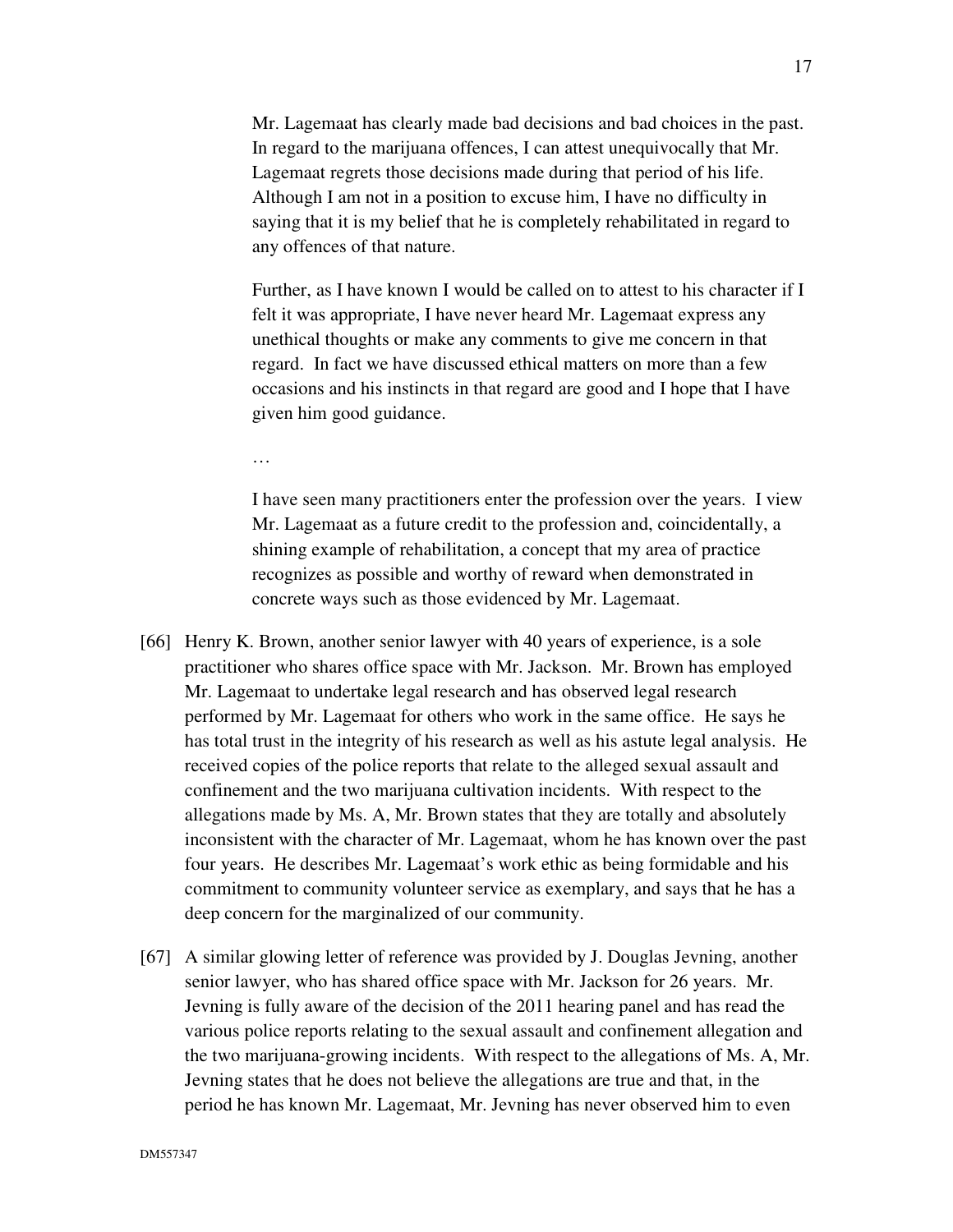raise his voice, much less his fist to any person. He says that the details of the alleged sexual assault are completely antithetical to any comprehension he has of Mr. Lagemaat and that he simply cannot reconcile the nature of these allegations with the character, personality and fibre of Mr. Lagemaat, whom he knows well. With respect to Mr. Lagemaat's honesty and trustworthiness, Mr. Jevning says that they have never been called into question in his experience and that he trusts him implicitly, both professionally and personally. He says that the mistakes of the past are far behind Mr. Lagemaat and that he is contrite and remorseful and has proved this consistently in his life, both personally and through his employment.

- [68] Another letter of reference was written by James W. Sherren, who was called to the bar in 1996 and also practises in a suite of offices shared by Mr. Jackson and two other lawyers. He has known Mr. Lagemaat for approximately four years and is familiar with both the 2010 hearing decision and the circumstances of the sexual assault and confinement allegations and two marijuana-growing incidents. He too has employed Mr. Lagemaat for legal research and says that Mr. Lagemaat has the sort of valuable opinions and insights into criminal law issues that can only be the product of much study and effort on his part. He speaks highly of Mr. Lagemaat's work product, work habits, ethics and community service. With respect to the 2000 and 2004 incidents, Mr. Sherren states that he does not believe them to be reflective of Mr. Lagemaat's current character and fitness to practise law. He says that Mr. Lagemaat impresses him today in all respects as a trustworthy, earnest, open and responsible individual who has never, in Mr. Sherren's experience, evidenced anything other than care and respect for other people's physical and emotional well-being and dignity. He says the police incident reports of 2000 and 2004 are not representative of Mr. Lagemaat's present-day character and disposition.
- [69] Favourable letters of reference were also submitted by R.A. (Sandy) Roth, who shares office space with Mr. Jackson and who has known Mr. Lagemaat since 2008, by Sarah A. Jackson, a lawyer who attended law school with Mr. Lagemaat and who is the daughter of Brian Jackson, by Brent V. Bagnall, a lawyer with 24 years experience, many as a prosecutor, and now in private practice who, together with another lawyer, was assisted by Mr. Lagemaat over a 12- month period in a particular case, and by two legal assistants who provide services to Mr. Jackson and those with whom he shares offices. All were aware of the details of the sexual assault and confinement allegations and the marijuana-growing incidents. All spoke very highly both of Mr. Lagemaat's legal skills and work habits and his personal ethics and character.
- [70] A letter of reference written in 2010 by Brian Higgins, a senior member of the legal profession, now retired, was filed as evidence at the 2010 Hearing. In that letter of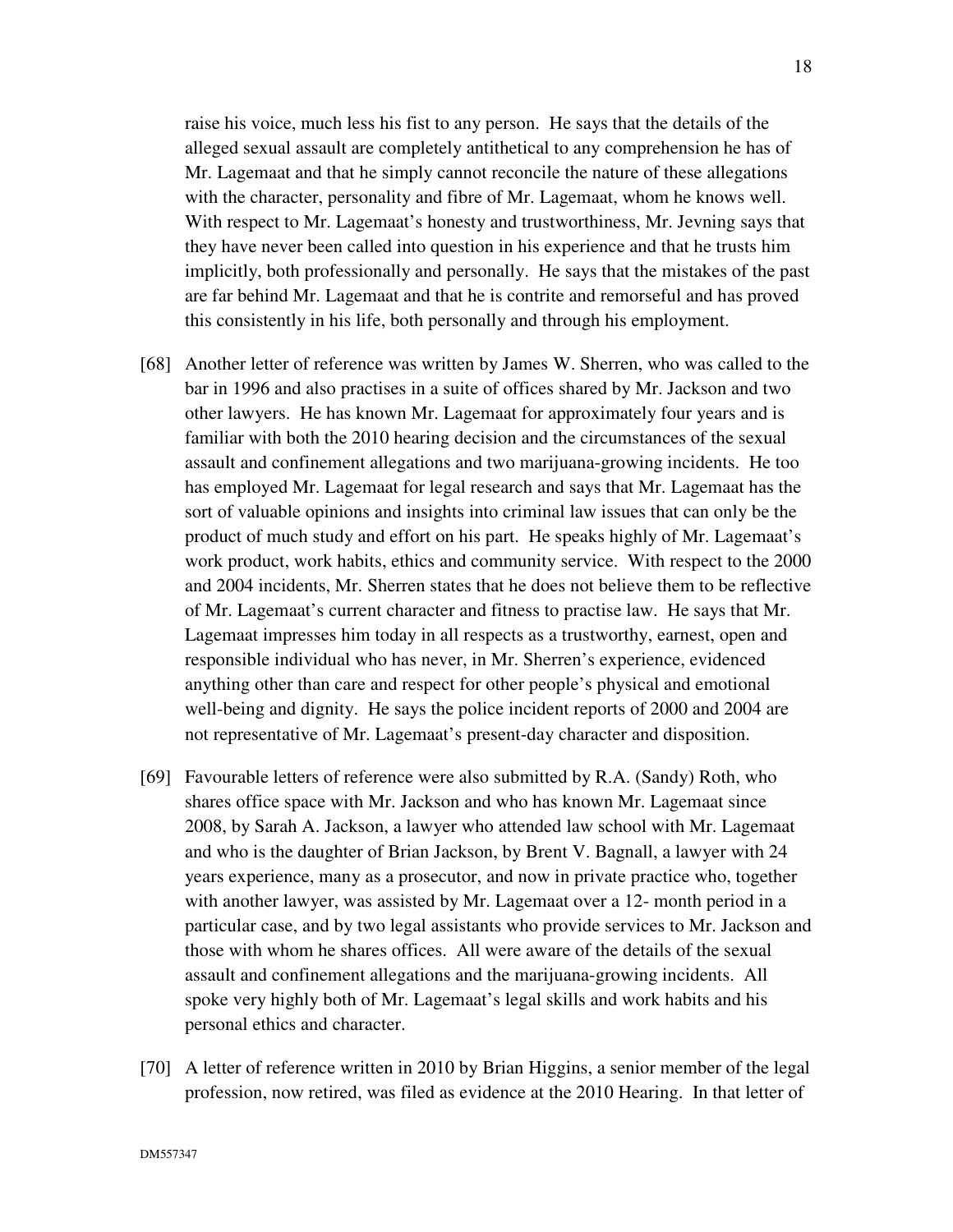reference, Mr. Higgins stated he was aware of the alleged sexual assault by Mr. Lagemaat and his involvement in the two marijuana-growing incidents. At that time, Mr. Higgins was the supervising lawyer of the Law Student's Legal Advice Program in Vancouver, of which Mr. Lagemaat had been a member since his first semester at law school in 2007. Mr. Lagemaat was also employed as a full-time clinician at their Carnegie Clinic in the downtown east side during the summer after his first year at law school, and during this second year at law school, he acted as the head of the clinic. In his 2010 letter of reference, Mr. Higgins spoke highly of Mr. Lagemaat's skills, dedication and attitude. In that letter Mr. Higgins stated that he had no hesitation in telling the panel that he truly believed Mr. Lagemaat would be a honourable, trustworthy and valued member of the Bar and that, while he fully recognized that Mr. Lagemaat had made some poor decisions in the past that clearly contravened the law, Mr. Higgins was confident that the man he had come to know would never put himself in that position again.

- [71] In their decision, the 2010 Hearing panel acknowledged that Mr. Higgins was a prominent, well-respected member of the Bar whose opinion would generally be accorded significant weight. They characterized his reference as a glowing letter of support that described Mr. Lagemaat's exceptional efforts during law school to volunteer at the UBC law student's clinic. They gave very little weight to his letter of reference, however, because his experience of Mr. Lagemaat appeared to be limited to seeing him in the volunteer legal clinic setting where, clearly, Mr. Lagemaat distinguished himself. The 2010 Hearing panel was not concerned about Mr. Lagemaat's ability to do well in a supervised legal clinic setting but, instead, with his ability to demonstrate character and moral fitness when demanding private and uncomfortable choices were before him in the future, and they did not believe Mr. Higgins' letter of reference addressed those issues.
- [72] Mr. Higgins wrote a new letter of reference dated March 5, 2013, which was evidence before this Panel, to update his 2010 letter of reference. In his current letter, Mr. Higgins states that he has read the police reports relating to the marijuana-growing incidents in 2000 and 2004 and the police report relating to the criminal charges resulting from the allegations by Ms. A. He states that, although he had not read those reports when he wrote his 2010 letter of reference, nothing new arose from his present reading of them because Mr. Lagemaat had fully informed him of all of the circumstances relating to his past in regard to those events before he wrote the 2010 letter of reference. Mr. Higgins reconfirmed his letter of reference and expressed the view that the course Mr. Lagemaat has taken since the 2000 and 2004 allegations and incidents will enable him to become a very valuable member of the legal profession.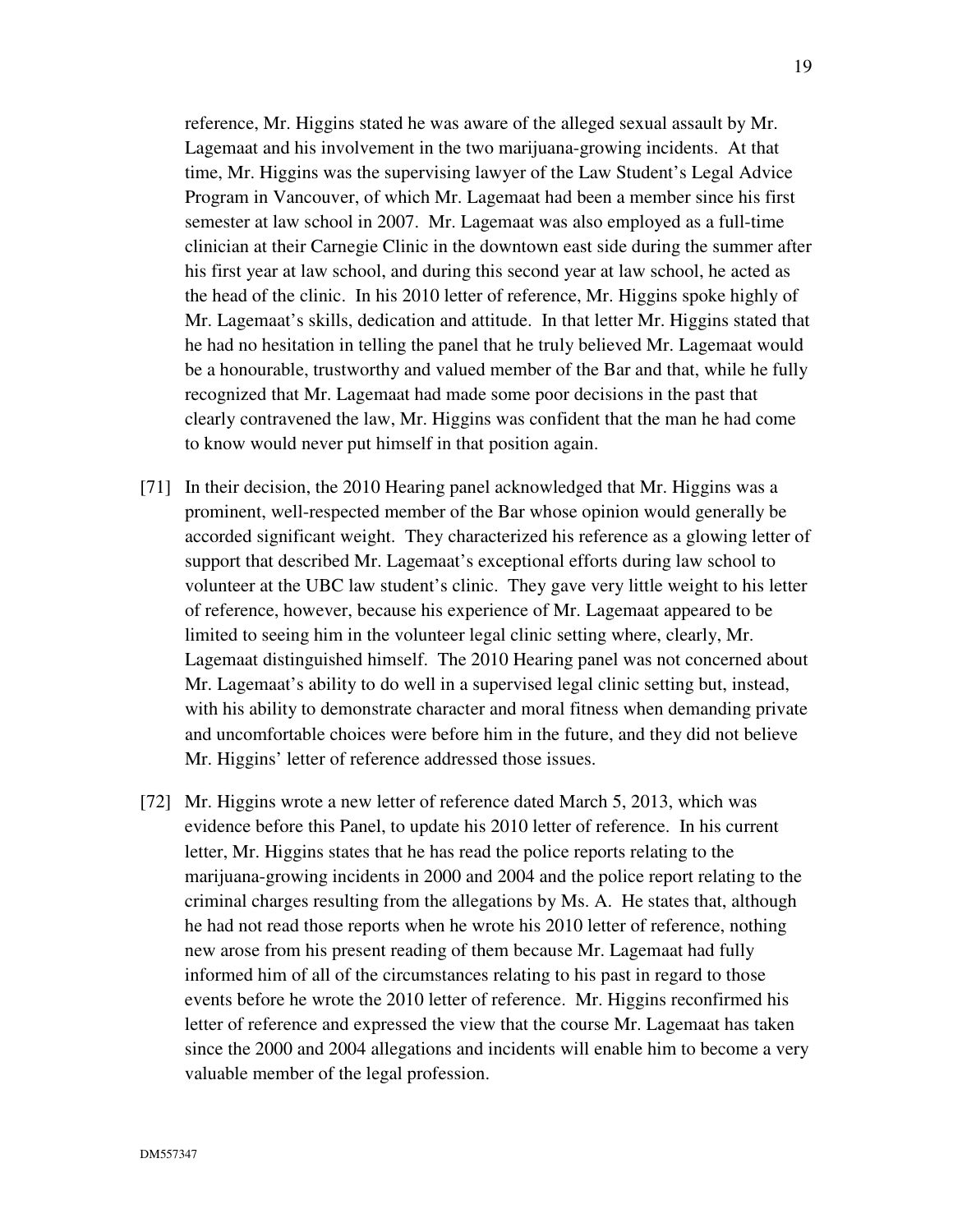- [73] Also before the Panel were the letters of reference by Ms. D and a letter of reference by Mr. Lagemaat's adult daughter.
- [74] All of the 12 additional letters of reference spoke highly of Mr. Lagemaat, his character and reputation and his fitness to become a lawyer.

## **DISCUSSION AND ANALYSIS**

- [75] Section 19(1) of the Act requires this Panel to determine whether we are satisfied that the Applicant is of good character and repute and fit to become a barrister and a solicitor of the Supreme Court at the present time. While the Applicant's conduct in 2000 and 2004 and his character and fitness at the time of the 2010 hearing are relevant as predictors of his future conduct and, therefore, his character and fitness to be enrolled as an articled student and, potentially, to become a practising lawyer, our task is not to determine what his character was in 2000, 2004 or 2010 but to determine whether he is now of a good character and can be trusted to act honestly and ethically in the best interest of clients.
- [76] A leading authority on the question of what constitutes being "of good character and repute," including fitness to be a barrister and a solicitor, is the decision of the court of appeal for British Columbia in *McOuat v. Law Society of British Columbia*, [1993] BCJ No. 807. At paras. 6 and 7, the Court of Appeal approved the following statements by the panel who considered Mr. McOuat's application for reinstatement:

But we think we are required to consider the regard in which the candidate is held by others as well as the qualities of character Mr. McOuat possesses, that is both the subjective and objective senses of "good character".

It is for this panel acting reasonably upon the evidence before it to decide whether Mr. McOuat has discharged the burden of satisfying the panel that he is fit to become a barrister and solicitor. The objective sense of "good character" overlaps with the requirement of fitness.

The demands placed upon a lawyer by the calling of barrister and solicitor are numerous and weighty and "fitness" implies possession of those qualities of character to deal with the demands properly. The qualities cannot be exhaustively listed but among them must be found a commitment to speak the truth no matter what the personal cost, resolve to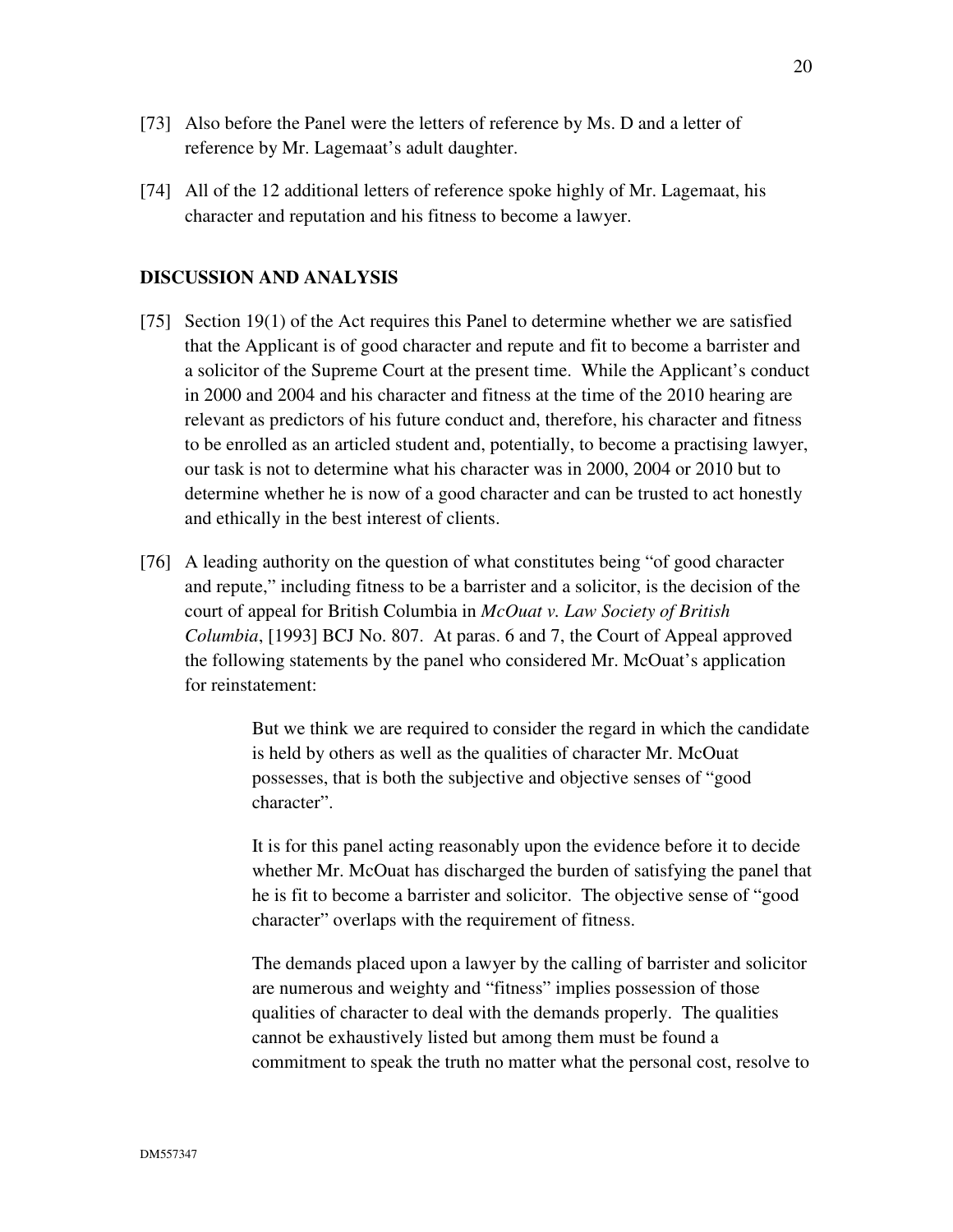place the client's interest first and never expose the client to risk of avoidable loss and trustworthiness in handling the money of a client.

The cannons [sic] of legal ethics adopted by the Law Society provide assistance, when they assert:

> A lawyer is a minister of justice, an officer of the Courts, a client's advocate, and a member of an ancient, honourable and learned profession.

> In these several capacities it is a lawyer's duty to promote the interests of the State, serve the cause of justice, maintain the authority and dignity of the Courts, be faithful to clients, be candid and courteous in relations with other layers [sic] and demonstrate personal integrity.

To be fit to practice a lawyer must be ethically equipped to never break the client's trust.

- [77] The onus is on the Applicant to satisfy us, on a balance of probabilities, that he has met the requirements for enrolment as set out in section 19(1) of the Act and as articulated by the court in cases such as *McOuat*, (*supra*).
- [78] The panel in the 2010 Hearing found that Mr. Lagemaat's application for temporary articles had to be rejected on the basis he had not met his burden proving his then current good character, reputation and fitness to be called. That finding was based on the following two inter-related grounds:
	- (a) Mr. Lagemaat was not sufficiently forthright, truthful and frank in the evidence he gave at the 2010 Hearing; and,
	- (b) Mr. Lagemaat had not satisfied the 2010 Hearing panel that he was sufficiently rehabilitated.
- [79] With respect to the Sexual Assault and Confinement Allegation, the 2010 hearing panel found it was unnecessary to come to a conclusion as to whether the alleged assault and confinement occurred. They found there was evidence going to both sides on this issue, and even though they did not make a decision as to whether these events occurred, they were not prepared to decide that they did not occur.
- [80] The previous panel was very critical of the testimony the Applicant gave at the 2010 Hearing. They concluded that the Applicant's testimony regarding the Sexual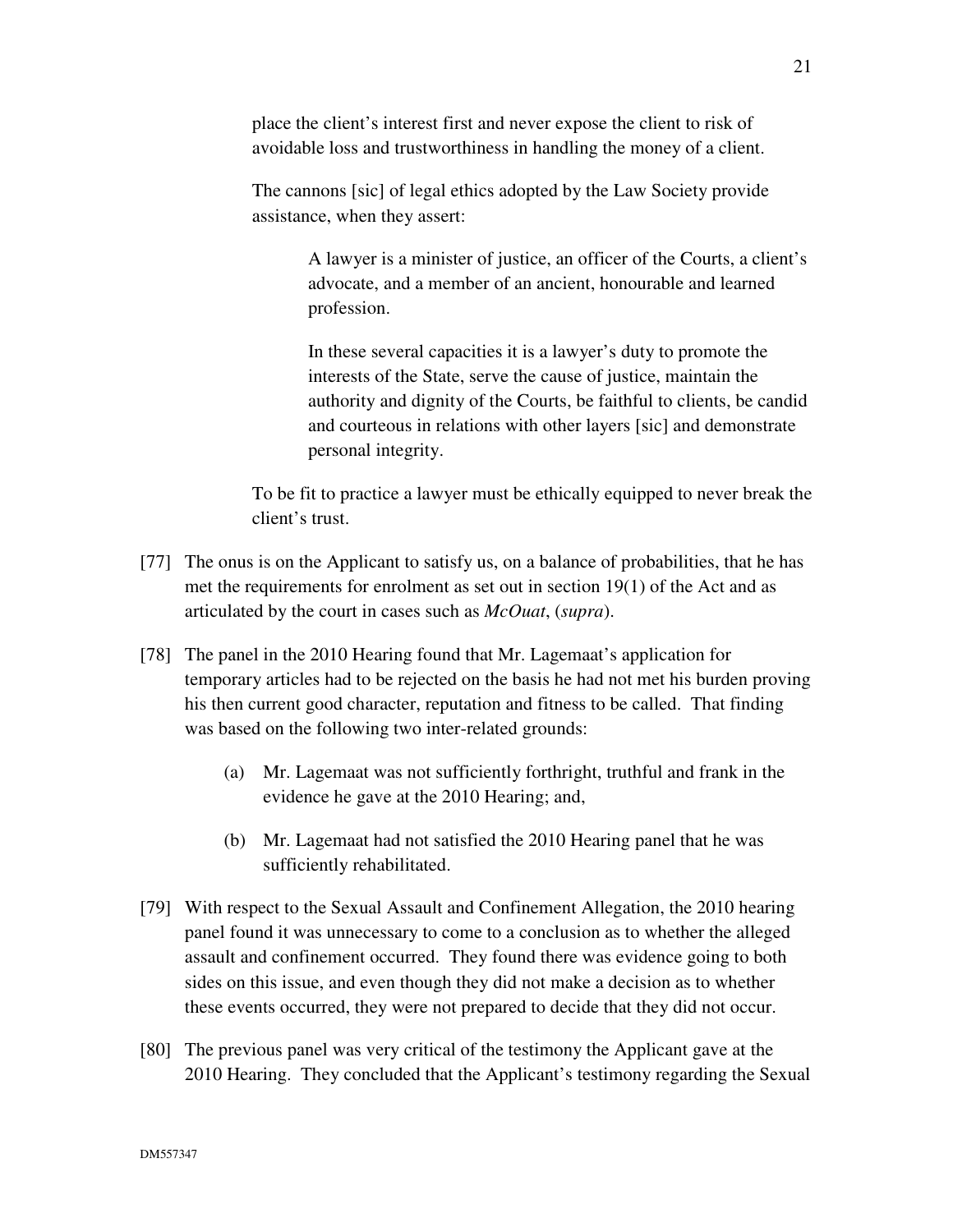Assault and Confinement Allegation and his overall relationship with Ms. A was not credible.

- [81] Also of concern to that panel was the manner in which the Applicant dealt with Ms. B. They found that he led her to believe that the 2004 Marijuana Cultivation Incident was the first instance of his cultivating marijuana in the house he rented from her and that he further misled her by trying to deflect all responsibility for the marijuana growing operation onto his tenant. As well, the 2010 Hearing panel concluded that an applicant of good character would likely, at the time of the 2010 Hearing, have attempted some restitution for Ms. B or, at a minimum, expressed his sincere apology for his conduct at the end of his tenancy, but by the time of the 2010 Hearing, he had made no plan to make any sort of restitution to Ms. B.
- [82] They also found that his refusal to provide the name of the tenant at the time of the 2004 Marijuana Cultivation Incident was inconsistent with a forthright approach to his application for temporary articles. In addition, they found that the Applicant's evidence at the 2010 Hearing tended to minimize the seriousness of his involvement in the 2000 and 2004 Marijuana Cultivation Incidents and that, throughout his testimony, he downplayed his knowledge of those incidents.
- [83] In reaching their decision, the 2010 Hearing panel also discounted the Applicant's assertions that he had changed for the better in a fundamental fashion because of the lack of weight they put on his own evidence regarding his past conduct.
- [84] They also discounted the evidence of three individuals who provided independent oral testimony regarding the Applicant's rehabilitation because they were not familiar with the full particulars of the police reports regarding the Sexual Assault and Confinement Allegation. The previous panel found that the violence of the conduct reflected in those reports created a *prima facie* concern regarding character that was critical to answer and that it would have been helpful to know if the independent character witnesses would view the Applicant's character in the same light had they had a chance to consider the reports and discuss them fully with him when their only exposure to the facts appeared to be the Applicant's selfexculpatory account of the facts.
- [85] We have carefully considered the findings made by the 2010 hearing panel and the basis on which they made those findings.
- [86] We have also considered the following submissions made by counsel for the Law Society as to how we should deal with the findings of the 2010 hearing panel and what differences may exist between the evidence considered by the 2010 hearing panel and the evidence heard by this Panel: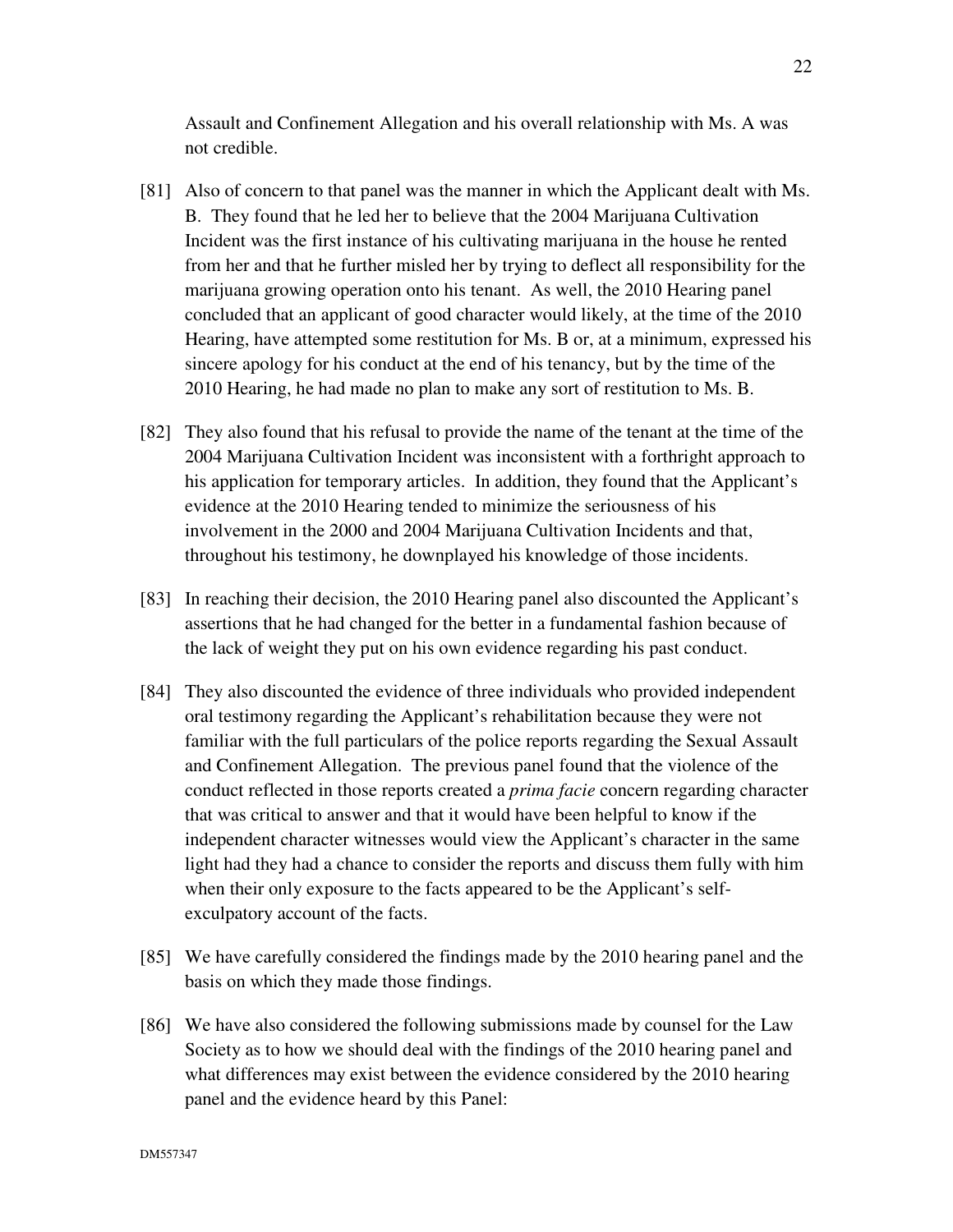- (a) Mr. Lagemaat's testimony appeared to Law Society counsel to be straightforward and respectful. His answers to questions concerning professional ethics, honesty and integrity appeared to be reasonable and sincere. He acknowledged his mistakes, expressed remorse and did not seek to blame others. Nor did he pretend that he would not face further struggles in his life. It is open to the Hearing Panel to infer from Mr. Lagemaat's evidence that he is likely to deal with future problems and stresses in an honest and forthright manner;
- (b) The evidence concerning Mr. Lagemaat's counselling indicates that he has made a serious and determined effort to overcome the issues that Mr. Lagemaat has faced in his life and that he concluded counselling at an appropriate time, with the approval and support of his counsellor;
- (c) Dr. F's psychological assessment is generally supportive of the conclusion that Mr. Lagemaat is currently fit to be enrolled as an articled student;
- (d) The lawyers who provided reference letters support Mr. Lagemaat's enrolment as an articled student and speak highly of him. It is open to the Hearing Panel to conclude that Mr. Lagemaat's current reputation is consistent with the conclusion that he is now of good repute;
- (e) Mr. Lagemaat's continuing volunteer work has been consistent and appears to be founded on a dedication to help those less fortunate, rather than on a motivation to simply create a pretense of good works. Mr. Lagemaat's explanation for his volunteer work (in effect, "there but for the Grace of God go I") also appears to be reasonable in the context of his life experience;
- (f) Mr. Lagemaat testified that he intends to compensate Ms. B, regardless of the outcome of this hearing. Mr. Lagemaat could have and should have apologized to Ms. B and taken steps to compensate her much earlier. However, he has now done so, he is undertaking to provide compensation and Ms. B is supportive of him and his application. Again, it must be recognized that the issue is Mr. Lagemaat's character, reputation and fitness *today*;
- (g) Mr. Lagemaat has consistently maintained that Ms. A's accusations against him in 2000 were false. Ms. A retracted her accusations. There is at least one aspect of the police report (described at p. 11, paragraph 18 B iv of Mr. Murray's submission) that appears to be significantly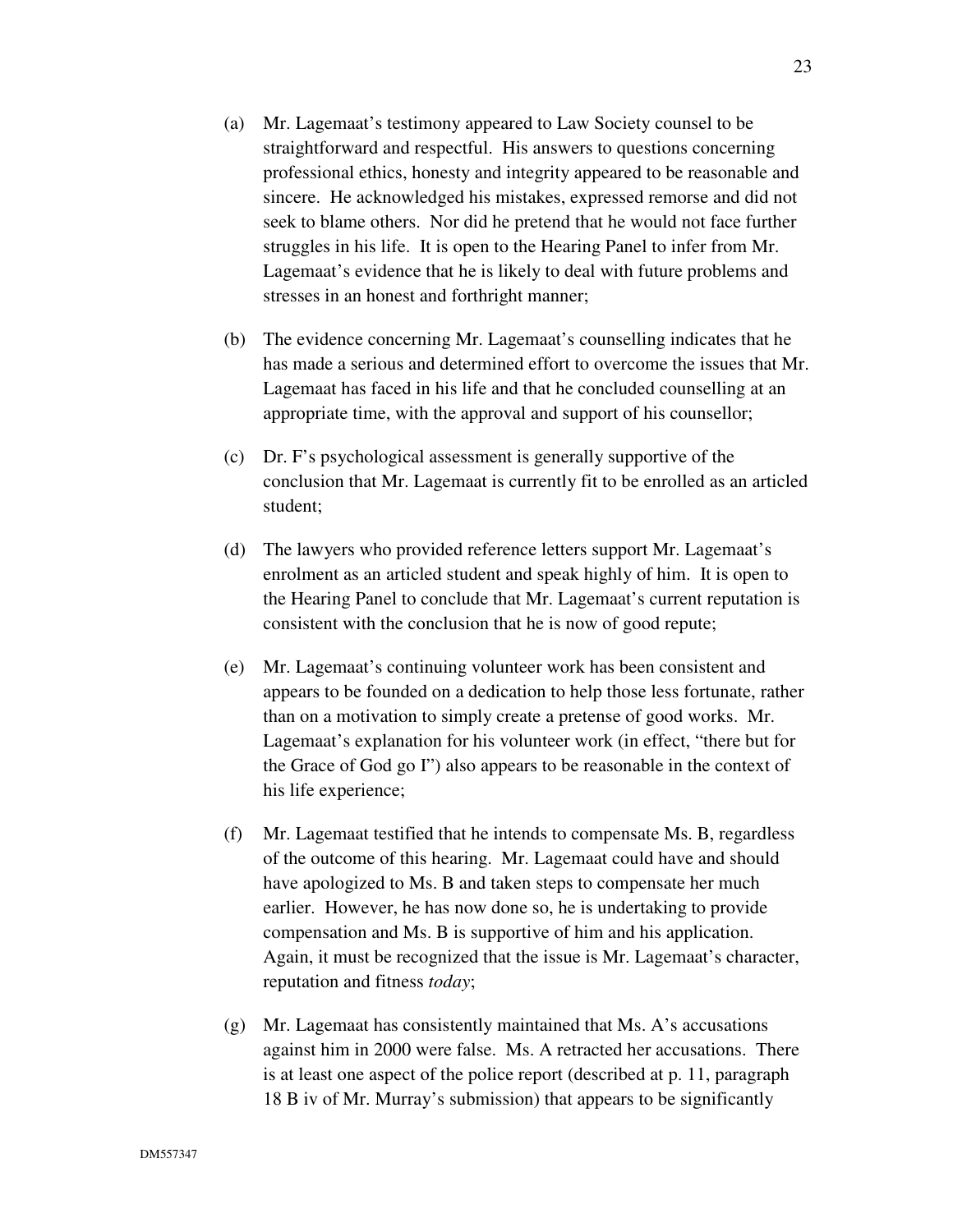inconsistent with the accusations Ms. A initially made. In these circumstances, the Panel may conclude that Mr. Lagemaat's consistent denial of Ms. A's accusations against him in 2000 should not be seen as an indication that he has not been rehabilitated (*Watt* case, Common Book of Authorities Tab 11, paras. 48-52);

- (h) The evidence of Ms. C and Ms. D is consistent with the conclusion that Mr. Lagemaat did not have and does not now have any tendency towards violence against women.
- [87] The *Watt* case referred to by counsel for the Law Society is *Watt v. The Law Society of Upper Canada*, 2005 CanLII 21111 (Ont SCJ), in which Mr. Justice Molloy stated the following at paras. 50, 51 and 52:
	- [50] In that same case, [*In Re Hiss* (1975), Mass., 333 NE 2d 429 (SJC)], Tauro CJ eloquently described the dilemma facing an honest person who does not accept a finding of guilt against him, stating as follows at p. 437:

Simple fairness and fundamental justice demand that the person who believes he is innocent though convicted should not be required to confess guilt to a criminal act he honestly believes he did not commit. For him, a rule requiring admission of guilt and repentance creates a cruel quandary: he may stand mute and lose his opportunity; or he may cast aside his hard-retained scruples and, paradoxically, commit what he regards as perjury to prove his worthiness to practice law. Men who are honest would prefer to relinquish the opportunity conditioned by this rule: "Circumstances may be made to bring innocence under the penalties of the law. If so brought, escape by confession of guilt … may be rejected, – preferring to be the victim of the law rather than its acknowledged transgressor – preferring death even to such certain infamy." *Burdick v. United States*, 236 US 79, 90-91 (1915). Honest men would suffer permanent disbarment under such a rule. Others, less sure of their moral positions, would be tempted to commit perjury by admitting to a nonexistent offense (or to an offense they believe is nonexistent) to secure reinstatement. So regarded, this rule, intended to maintain the integrity of the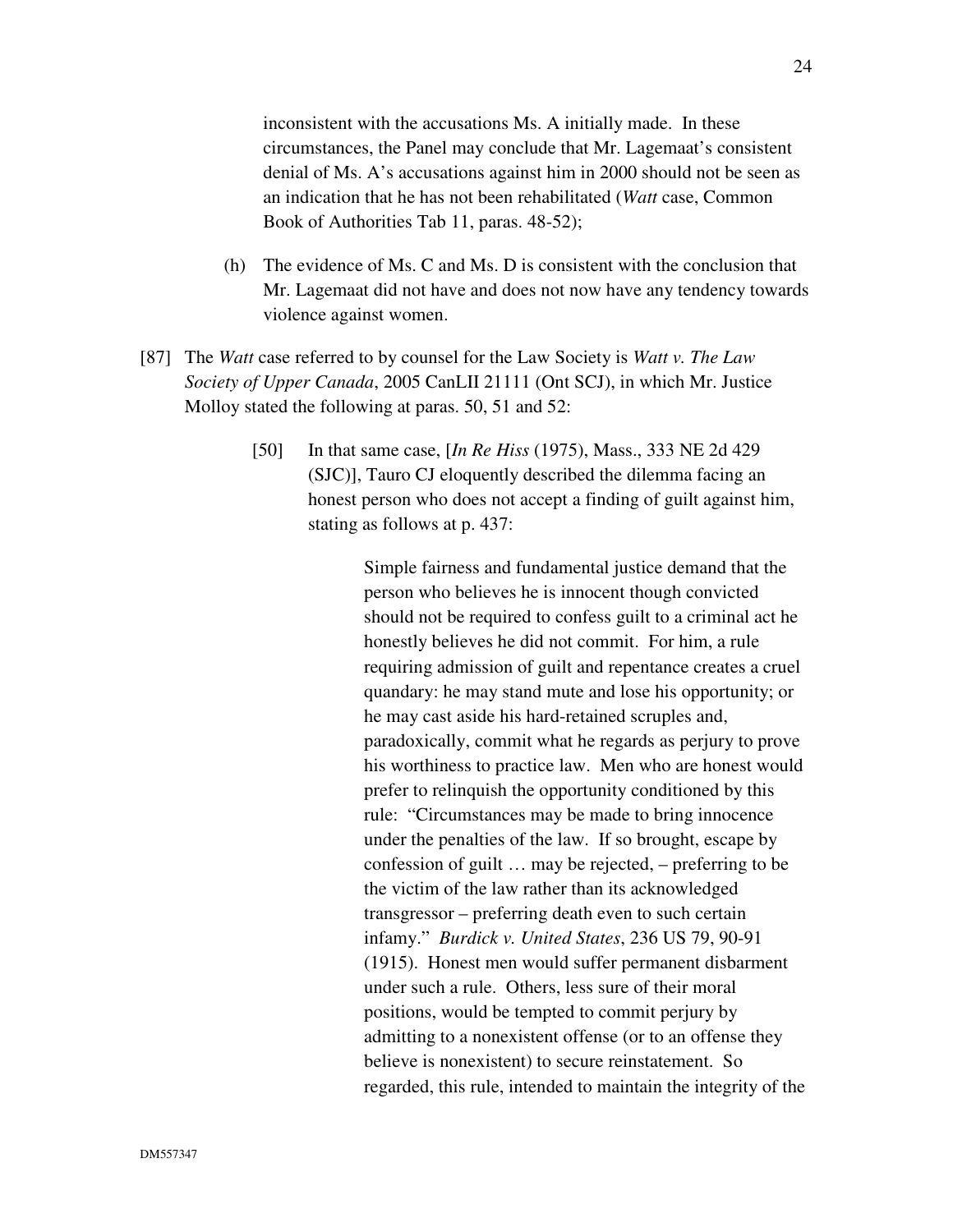bar, would encourage corruption in these latter petitioners for reinstatement and, again paradoxically, might permit reinstatement of those least fit to serve. We do not consider in this context the person who admits committing the alleged criminal act but honestly believes it is not unlawful.

Accordingly, we refuse to disqualify a petitioner for reinstatement solely because he continues to protest his innocence of the crime of which he was convicted. Repentance or lack of repentance is evidence, like any other, to be considered in the evaluation of a petitioner's character and of the likely repercussions of his requested reinstatement.

- [51] That is not to say that an admission of guilt is not a relevant factor to take into account in considering readmission. It clearly is. Indeed, it is typically a significant positive factor in determining whether an applicant has purged his guilt. It does not follow, however, that an absence of such an admission, should be a negative factor. …
- [52] ... Thus, what the Panels did amounts to exactly what the Court in *Hiss* emphasized was improper: they effectively made an admission of guilt a precondition for reinstatement. In doing so they committed an error of law. …
- [88] With respect to the Sexual Assault and Confinement Allegation we note, as pointed out by counsel for the Applicant, that the evidence contained in the police report is inconsistent with the complaint Ms. A made to the police in at least one material way. In her complaint to the police Ms. A said that the incident occurred on February 18, 2000, the same day that she made the complaint. Shortly after the complaint was made, the officers investigating the complaint interviewed an employee of the thrift store who told them that Ms. A had come to the store with cut clothing and hair and had complained of being sexually assaulted on February 17, 2000, the day before the date on which Ms. A told the police the incident had occurred. We also note that the evidence Ms. A gave at the 2010 Hearing was that she went to the thrift store to establish collaboration the day before she made the complaint to the police. The Applicant's testimony at the 2010 Hearing is also consistent with Ms. A going to the thrift store the day before the date on which she initially alleged the sexual assault and confinement occurred.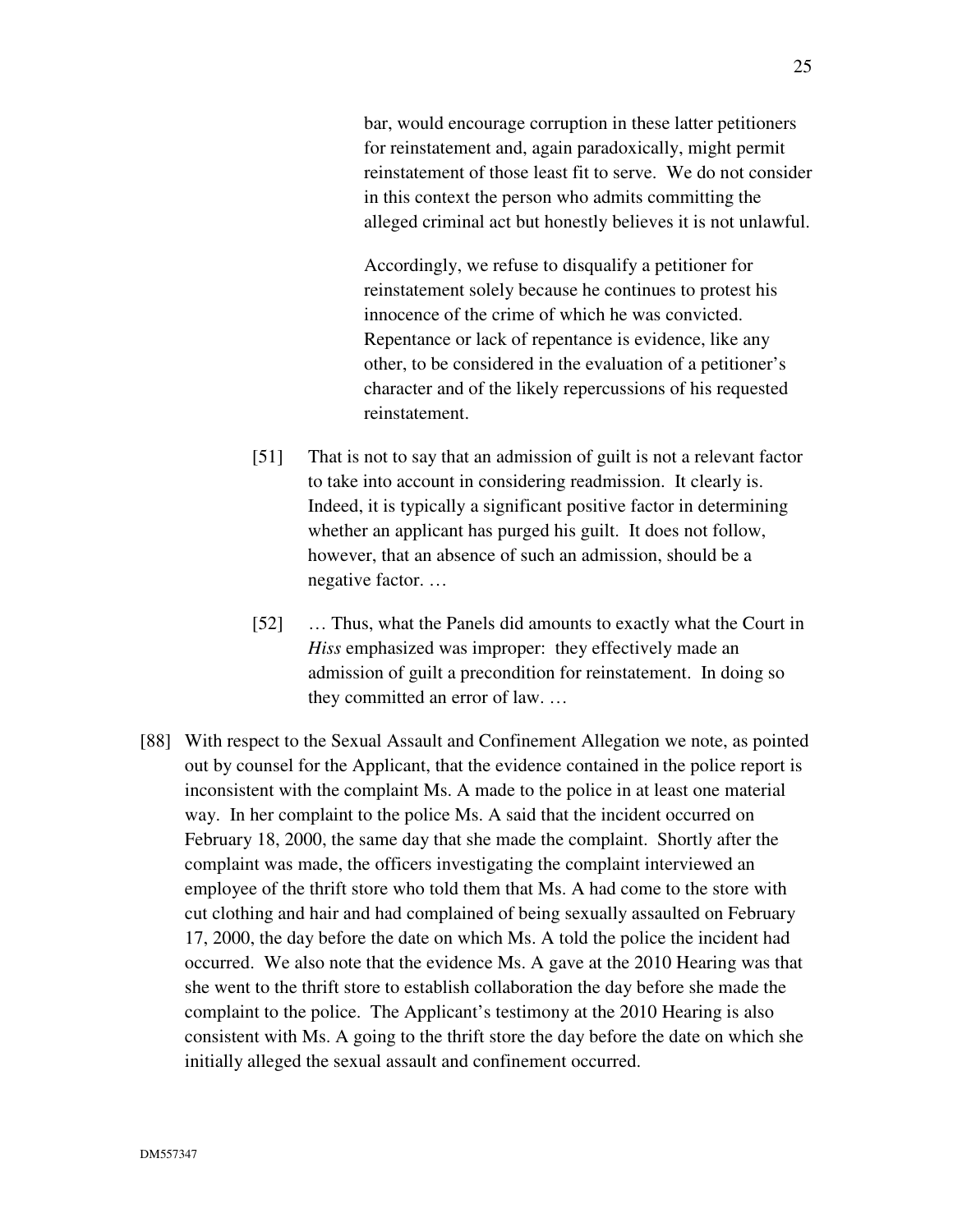- [89] Not only did Ms. A recant the Sexual Assault and Confinement Allegation shortly after she made it, in the testimony she gave at the 2010 Hearing, she also repeatedly denied the allegation was true, and her evidence was that she had fabricated the allegation. We accept the submission of counsel for the Law Society that the evidence of Ms. C and Ms. D is consistent with the conclusion that the Applicant did not have, and does not now have, any tendency toward violence against women.
- [90] In his testimony at this hearing the Applicant clearly and consistently denied that he sexually or otherwise assaulted Ms. A or confined her. We accept his evidence with respect to the Sexual Assault and Confinement Allegation.
- [91] The Applicant was subjected to probing questioning by counsel for the Law Society in cross-examination and by members of this Panel with respect to his involvement in the two marijuana-growing incidents, particularly the 2004 Marijuana Cultivation Incident. He acknowledged that his actions in both cases were both wrong and illegal and that they resulted from his making very bad decisions. Although it does not in any way excuse his behaviour, we note that no charges were ever laid with respect to either one of the marijuana-growing incidents, which indicates that the police did not consider his actions to be serious enough to warrant a criminal prosecution.
- [92] Based on his testimony at this hearing, we are satisfied that it is unlikely that the Applicant would, at the present time or any time in the future, engage in illegal activity similar to those actions that he took when he participated in the 2000 Marijuana Cultivation Incident and the 2004 Marijuana Cultivation Incident.
- [93] We are also satisfied that the Applicant is genuinely remorseful for the consequences Ms. B suffered as a result of the 2004 Marijuana Cultivation Incident, and we are heartened by his reconciliation with Ms. B and by the support she is currently expressing for him.
- [94] Although the Applicant in the past was not of good character or fit to become a lawyer, he has satisfied us that he has now been fully rehabilitated and is currently of good character and repute and fit to become a member of the legal profession in British Columbia.
- [95] Counsel for both the Applicant and for the Law Society suggested for the Panel's consideration various conditions that we might wish to impose if we decided to grant the application for enrolment. We do not find it necessary or appropriate to impose any conditions on the Applicant's enrolment as an articled student.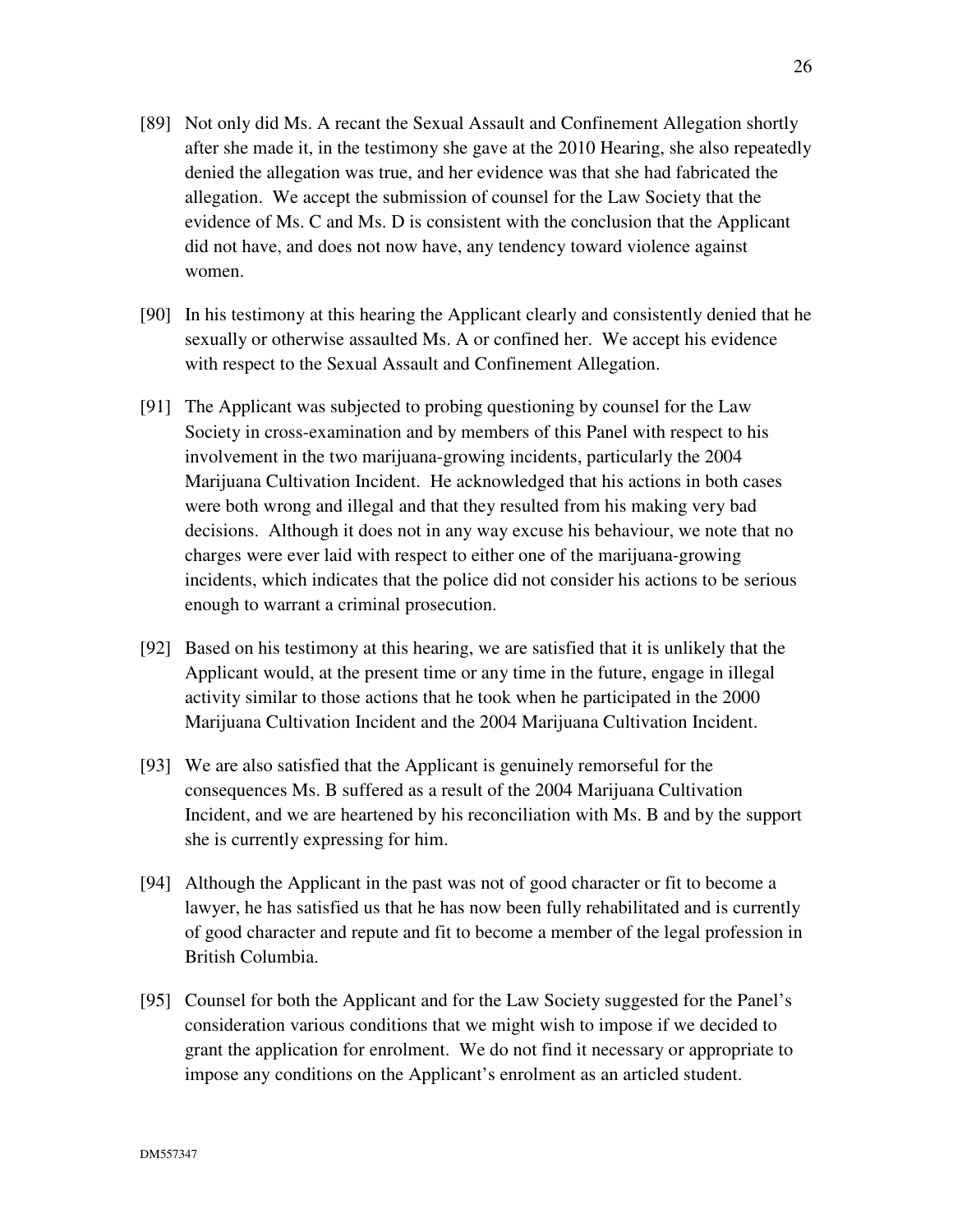[96] The Applicant has, through counsel, offered to pay costs of this hearing in the amount of \$2,000, and counsel for the Law Society in his submissions stated that the Law Society does not oppose that submission.

# **CONCLUSION**

- [97] The Applicant has satisfied this Panel on the balance of probabilities that he is currently of good character and repute and fit to become a barrister and a solicitor of the Supreme Court.
- [98] We therefore grant Mr. Lagemaat's application for enrolment as an articled student.
- [99] Mr. Lagemaat must pay costs in the amount of \$2,000.

## **CONFIDENTIAL INFORMATION**

[100] Rule 5-6(2) of the Law Society Rules provides:

- (2) On application by anyone, or on its own motion, the panel or review board may make the following orders to protect the interest of any person:
	- (a) an order that specific information not be disclosed;
	- (b) any other order regarding the conduct of the hearing necessary for the implementation of an order under paragraph (a).
- [101] At the hearing of this matter counsel for the Applicant applied to this Panel for an order that the following evidence not be disclosed:
	- (a) Exhibit 2 in this hearing, which consists of the records of the Applicant's counselling and the psychological assessment prepared by Dr. F;
	- (b) the transcript of the evidence of the testimony of Ms. A at the 2010 Hearing, which is set out in a transcript of her evidence consisting of pages 144 to 184, inclusive, of Exhibit 4 in this hearing;
	- (c) the transcript of the evidence of the testimony of Ms. C at the 2010 Hearing, which is set out in a transcript of her evidence consisting of pages 303 to 318, inclusive, of Exhibit 4 in this hearing;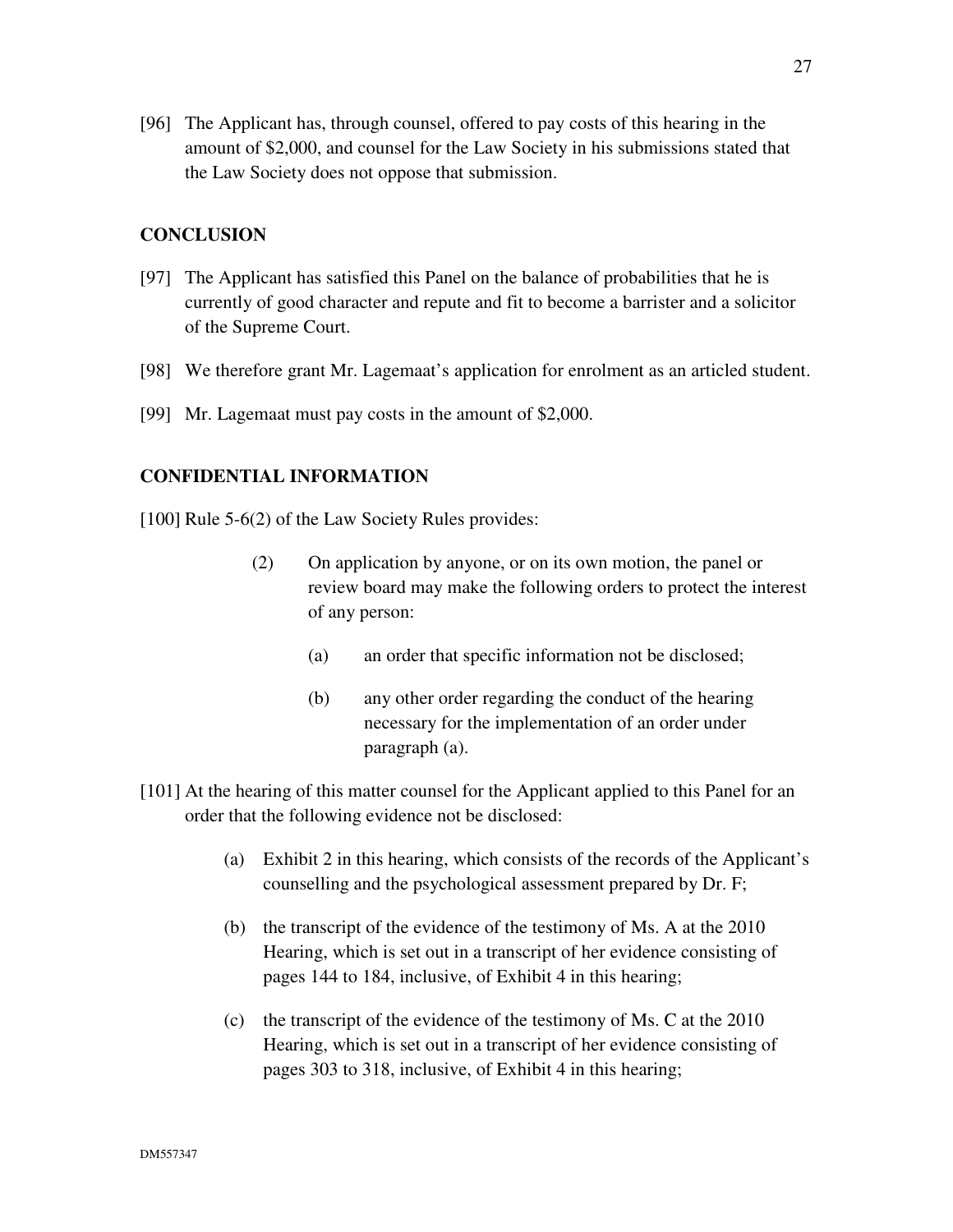- (d) Exhibit 7 in this hearing, which consists of additional records of the Applicant's counselling; and,
- (e) Exhibit 8 in this hearing, which consists of records of medications prescribed for the Applicant.
- [102] Counsel for the Law Society supported the application by counsel for the Applicant.
- [103] The parties subsequently tendered a form of order to the Panel, which, if made, would have expanded the non-disclosure order to include any evidence given at this hearing that would identify Ms. A or Ms. C. We reserved our decision with respect to the application regarding the disclosure of information. On March 7, 2014, we ordered that, until the Panel made its decision with respect to the application for enrolment, there must be no disclosure of any of the evidence contained in Exhibit 2 or of any other evidence that would allow Ms. A or Ms. C to be identified.
- [104] The testimony by Ms. A at the 2010 Hearing and the other evidence regarding the Sexual Assault and Confinement Allegation contained highly private and sensitive information regarding Ms. A. Except to the extent set out in this decision, we find that it is unnecessary for members of the public or the legal profession to be privy to that information, that Ms. A is entitled to have her identity kept secret, and that it is not in the public interest that her identity be disclosed.
- [105] The employment circumstances of Ms. C are such that disclosure of her identity and the testimony she gave at the 2010 Hearing and during the interview by the Law Society investigator could cause her embarrassment and adversely affect her ability to properly carry out her duties. As with Ms. A, we find that it is unnecessary for members of the public or the legal profession to be privy to that information, except to the extent set out in this decision, that Ms. C is entitled to have her identity kept secret, and that it is not in the public interest that her identity be disclosed.
- [106] The counselling records and psychological assessment by Dr. F and related documentation and Exhibit 2 contain very private and personal information about the Applicant that members of the public and legal profession do not need to know about, and it is not in the public interest that they be disclosed, except to the extent set out in this decision.
- [107] We therefore make the following orders pursuant to Rule 5-6(2):